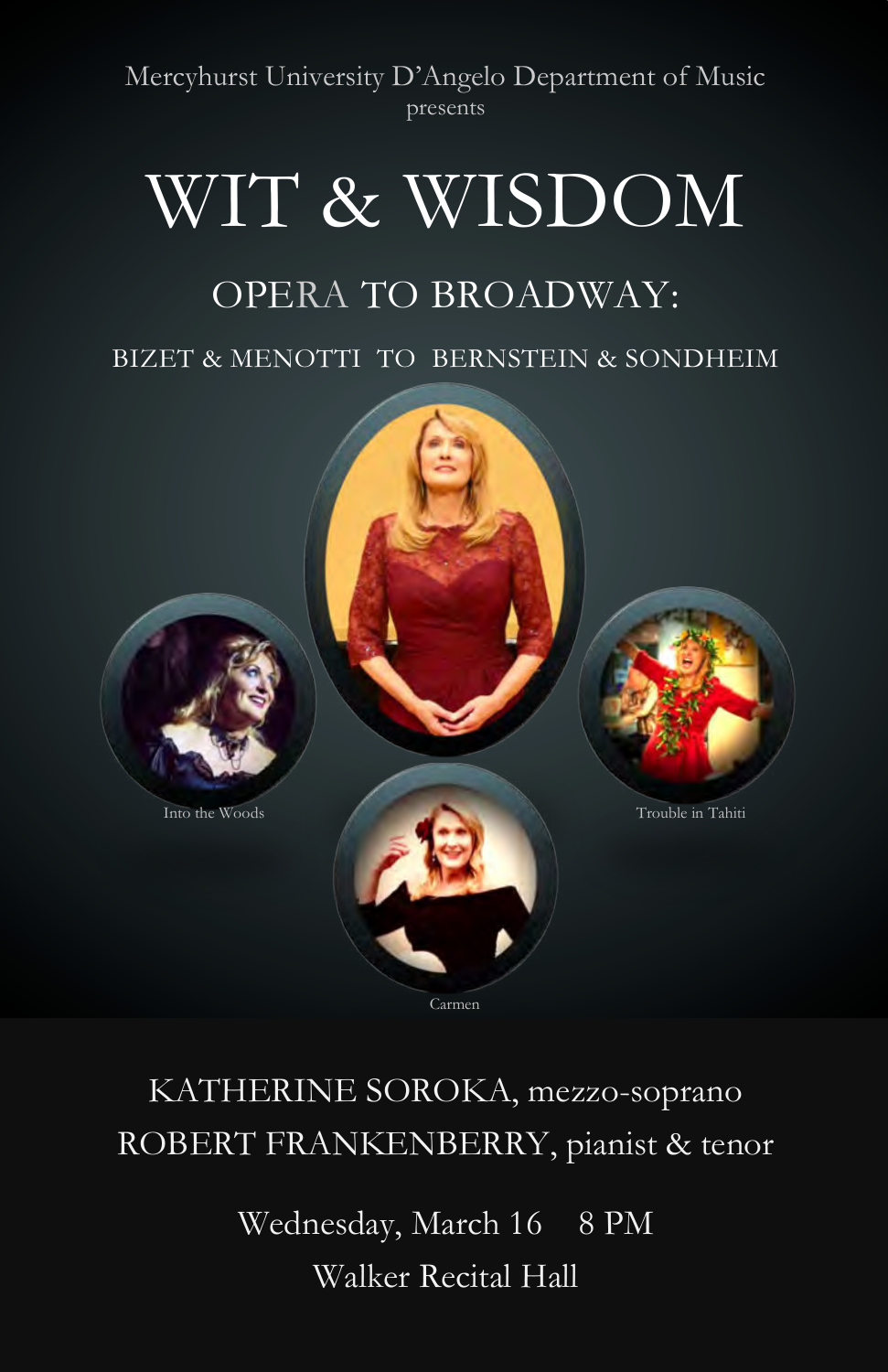# **WIT & WISDOM: From Opera to Broadway**

#### Bizet & Menotti to Bernstein & Sondheim

Wit and Wisdom: The title and repertoire for this program were chosen in a more tranquil time offering a lens on the world through the songs of these composers and librettists/lyricists to be uplifted and inspired - albeit from the distanced perspective of COVID isolation.

Delayed by masking mandates, this program is performed now as the world is witnessing the atrocities of the Ukraine invasion and the threat of nuclear war. What do these operatic and musical theatre works and their composers offer us now as we seek meaning through music and art? How can art make change without guns – and how can it open minds closed by cognitive dissonance?

Opera has always been political, since its beginnings in the 17th-century Italian courts. Political power struggles are as central to opera plots as are the many aspects of love with which they're intertwined. Composers and their librettists have always created operas about rulers and political movements - the good, bad, and the ugly - and the upheavals their reigns have manipulated.

Hierarchal society was a rich source of material. The plays of Beaumarchais enraged the monarchy, including Rossini's *The Barber of Seville* that glorified the wit of the lower classes at the expense of the aristocracy and challenged the status quo of the class system, advancing the cause of democracy leading up to the French Revolution. For the first time, ideas sprang up that the class system was neither a natural nor a moral form of government and that people of all races had basic rights and freedoms that should not be taken away by rulers or government.

Not only Rossini and Mozart in his *Marriage of Figaro* wrote music that was on the front lines moving Europe ahead politically, but a hundred years later Meyerbeer was writing about the abuses of the Grand Inquisition, the fanaticism of the Anabaptist rebellion and exploits of colonialism – and plots still were manipulated by the Medieval feudal right of Lords to have sexual relations with subordinate peasant women on their wedding nights or by decree for their pleasure.

The Italian *verismo* movement begun by the Sicilian author Giovanni Verga in the late-nineteenth century was revolutionary in its own way, as seen in the aria from Mascagni's *Cavalleria rusticana,* with its dramatic realism depicting the passion of ordinary people in the harsh and violent rural life of Southern Italy. Aggrandizing a passionate gypsy woman - Carmen - whose freedom credo and passion would cost her her life in the eponymous opera, Bizet's work was rejected by the critics and Parisian public and deemed a creative and financial flop. He died shortly thereafter of depression and ill health, never to see its resounding international success and artistic canonization.

Menotti's opera *The Consul c*ommunicates the most powerful message regarding the plight of those suppressed by a totalitarian regime, as Madga is denied a visa to flee her country – devastatingly relevant today as hundreds of thousands around the world are protesting the vaccine passport mandates restricting their freedoms and costing their jobs if they say "No - my body-my choice".

In this program, both Wit and Wisdom are provided by Leonard Bernstein's music, about which, according to his daughter Jaime, "he felt if he could just write a good enough melody, he might be able to heal the world." Bernstein would have been appalled at Putin's invasion of the Ukraine. One of his last concerts was in 1989, as the Berlin Wall was coming down. He led a powerful performance of Beethoven's Ninth in Berlin, which was broadcast all over the world in a kind of universal shout of joy that Soviet Communism was finished. As we are praying for the end of violence, we are comforted and inspired by the wisdom of Bernstein's words which accompanied the performance of Mahler's Second Symphony he conducted after the tragic assassination of John F. Kennedy: "But this sorrow and rage will not inflame us to seek retribution; rather they will inflame our art. Our music will never again be quite the same. This will be our reply to violence: to make music more intensely, more beautifully, more devotedly than ever before."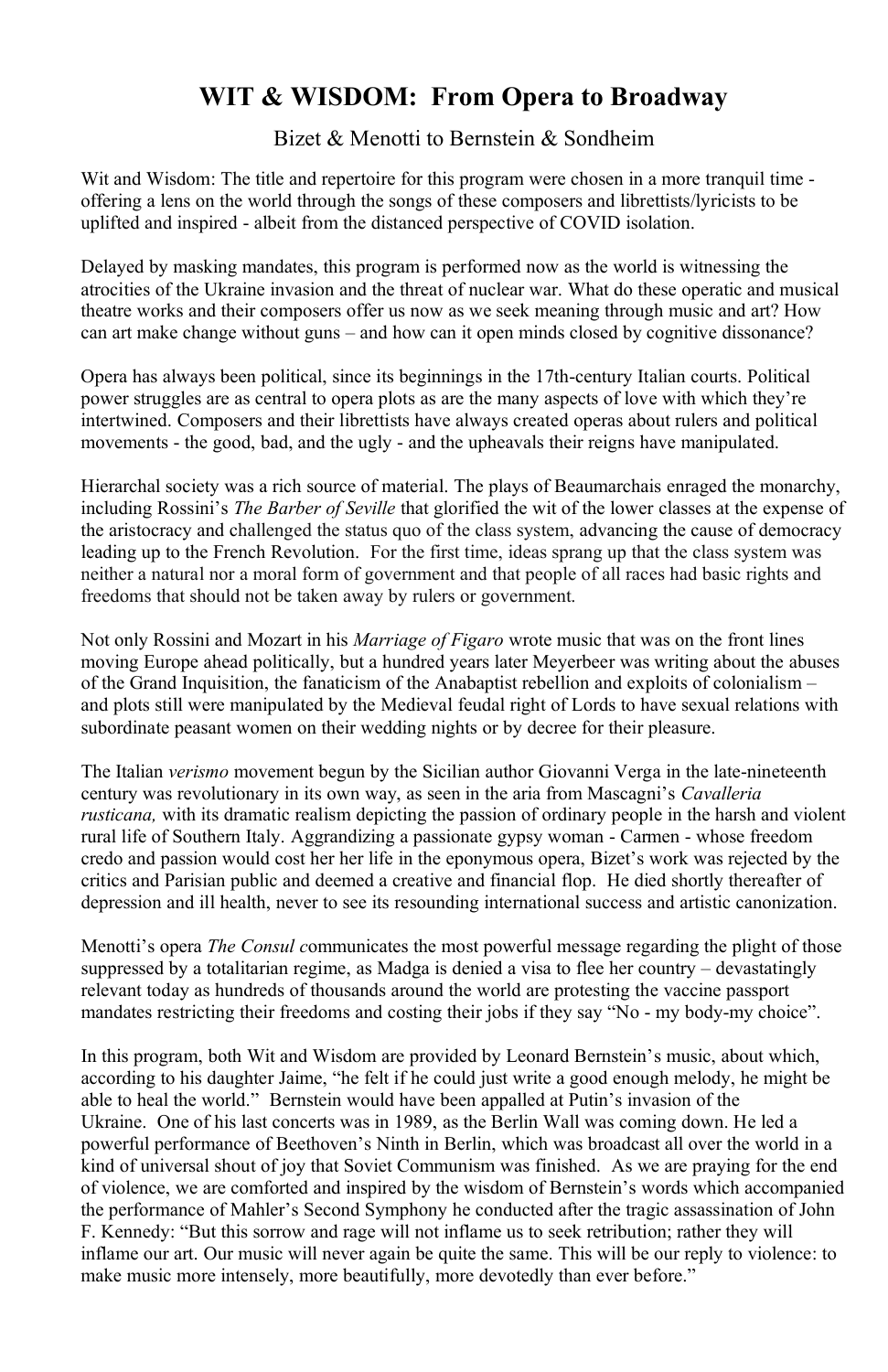# **PROGRAM**

| Alessandro Stradella (1643-1682)                                             |  |
|------------------------------------------------------------------------------|--|
| Gioachino Rossini (1792-1868)                                                |  |
| Voi lo sapete, o mamma (Cavalleria rusticana)<br>Pietro Mascagni (1863-1945) |  |
| ******                                                                       |  |
| Giacomo Meyerbeer (1791-1864)                                                |  |
| Pays merveilleux O paradis (L'Africaine)<br>Giacomo Meyerbeer (1791-1864)    |  |
| Robert Frankenberry, tenor                                                   |  |
| Georges Bizet (1838-1875)                                                    |  |
|                                                                              |  |
| Gian Carlo Menotti (1911-2007)                                               |  |
| ---- BRIEF INTERMISSION ----                                                 |  |
| Leonard Bernstein (1919-1990)                                                |  |
|                                                                              |  |
|                                                                              |  |
| ******                                                                       |  |
| Stephen Sondheim (1930-2021)                                                 |  |
|                                                                              |  |
|                                                                              |  |

Children Will Listen *(Into the Woods)* 

 Sunday *(Sunday in the Park with George)* 

Please silence all electronic devices. The use of recording devices is strictly prohibited.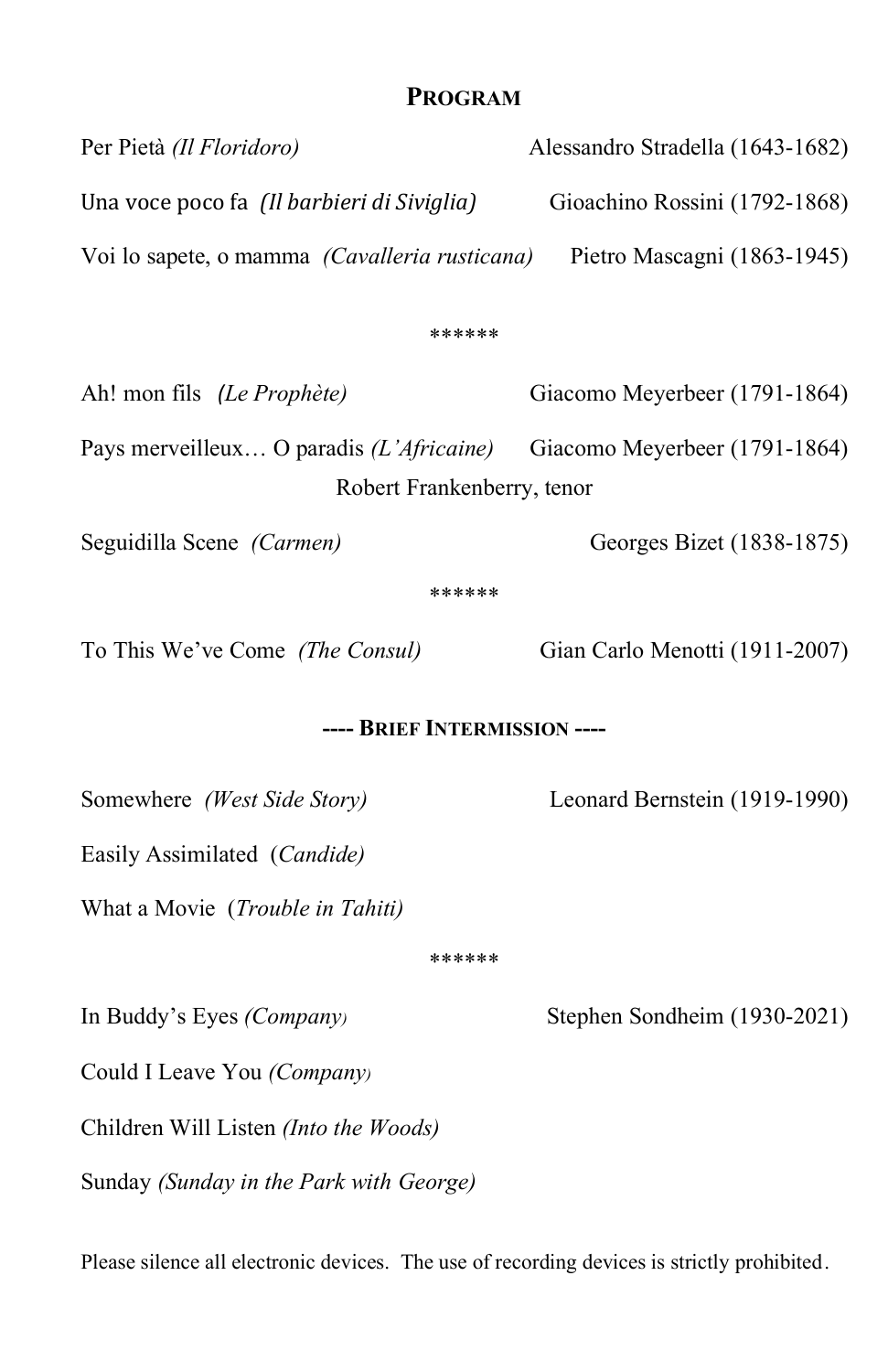# Per Pietà  **O have Pity** *- Floridoro* **or** *A Moor for Love*

 Alessandro Stradella was one of the most original and inventive of the mid-Baroque composers in  $17<sup>th</sup>$  century Italy. In addition to writing six Baroque operas, he composed 27 instrumental pieces, six oratorios and 70 cantatas on sacred subjects, which presages Handel's oratorios and from which Handel freely borrowed. His splendid gift of melodic writing is considered to nearly equal that of Scarlatti, who was influenced by Stradella in his early writing. His writing for the voice was both virtuosic and ethereal, a kind of verbal theatre which was rare in its time.

 Stradella's life resembled a melodrama, and was the subject of several novels, a narrative written in Paris in 1715 and an opera by Flotow. Stradella was acclaimed for the beauty of his singing voice, which - with his taste for beautiful women - led to his demise. Purportedly, a Venetian nobleman engaged Stradella to give voice and harpsichord lessons to his mistress, Ortensia. Betraying his trust and falling in love with her himself, Stradella eloped with Ortensia to Rome, to which the outraged Venetian sent two assassins to put him to death. He fled again to Turin, then to Genoa, where at the age of 42 he was murdered with Ortensia by assassins hired by the betrayed Venetian.

 For good reason, common themes in Stradella's vocal works were sufferings of forlorn  lovers and betrayal. *Il Floridoro,* also known as *Il Moro per amore* (A Moor for love, or alternately, A fool for love) is no exception. Written on a libretto by Flavio Orsini, Duke of Bracchiano in 1681, a year before Stradella's murder in Genoa, the opera in three acts has the Shakespearean interplay of a wartime version of "Upstairs, Downstairs".

 Floridoro, prince of Cyprus, disguises himself as a Moor, Feraspe, in order to woo Eurinda, the unmarried queen of Sicily, with whom his country is at war. He is brought to the court of Eurinda disguised as a slave in chains. While an ambassador from Naples is attempting to secure Eurinda's hand for the king of Naples, she falls in love with the disguised Feraspe/Floridoro. Unfortunately, so has her lady in waiting, Lucinda. When Lucinda overhears the two lovers declaring their love for each other, she orders Feraspe/Floridoro to deliver a letter to a remote part of the kingdom (where his life will be endangered by enemies from his native Cyprus engaged in war skirmishes).

 In Act III, Eurinda sings her plaintive aria in distress having learned from Lucinda that her beloved Feraspe has been sent behind enemy lines and may never return.

 O have pity, return now to me! My beloved, where are you? My eyes are sad, They do not know how to live without you.

#### **Una voce poco fa - Il barbieri de Seville Gioachino Rossini (1792-1868) A Voice Just Now** *- The Barber of Seville*

 In the years leading up to the French Revolution, a trilogy of plays that challenged the status quo of the class system and enraged the monarchy was written by French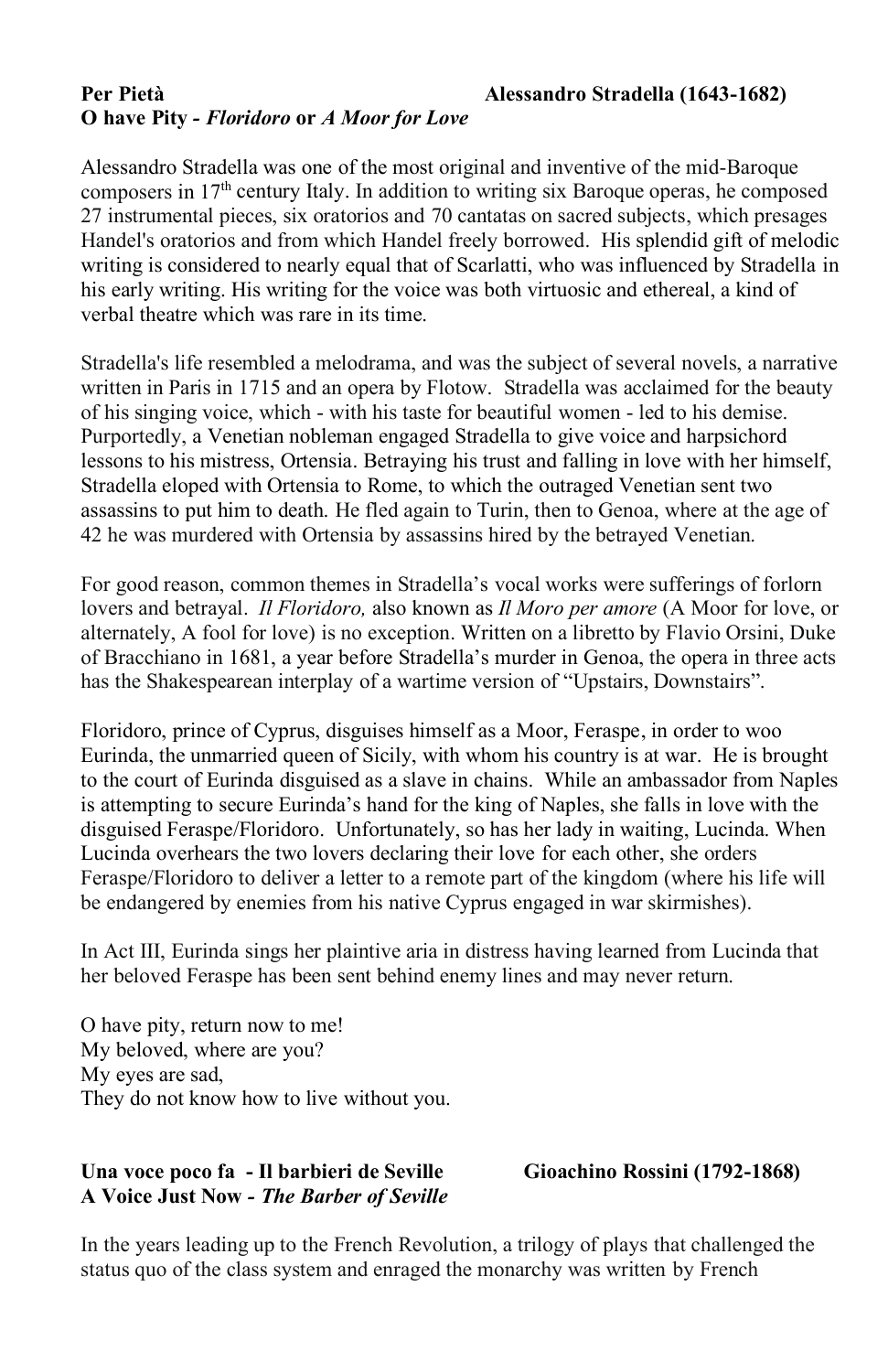playwright Pierre-Augustin Beaumarchais (1732-1799). *The Marriage of Figaro* was among them, as was *The Barber of Seville.* 

 Gioachino Rossini's setting of *The Barber of Seville,* based on a libretto by Cesare Sterbini*,* was premiered in Rome in 1816. One of the most performed comic operas in the repertoire, it was written when he was only 24 years of age. Of note is that most of his three-dozen operas, six cantatas, three pieces of sacred music, numerous songs and duets, a song-cycle, and several instrumental works were written before he was 37 years old.

 Rossini said, "Every kind of music is good, except the boring kind." Likened to the aural equivalent of champagne, Rossini's *Barber of Seville* is anything but that. It is joyous, madcap, musical mayhem– sparkling with energy and playful humor and glorifying the wit of the lower classes at the expense of the aristocracy.

 In this prelude to *The Marriage of Figaro*, the young Count Almaviva falls in love with Rosina, the ward of a pompous, old guardian, Dr. Bartolo (who himself intends to marry her.) Because Almaviva wants Rosina to love him for himself and not his money, he pretends to be a penniless student, Lindoro. To free her from the entrapment of her greedy guardian, Lindoro enlists the help of the jack-of-all-trades barber, Figaro.

*Una voce poco fa* is from Act I, scene 2. Rosina is in her room thinking of the voice of the young man she has just heard singing to her from below her balcony - Lindoro (Almaviva in disguise). He has been serenading her and they have exchanged notes. The witty and and clever heroine sings of her secret love for the mysterious stranger Lindoro and her determination to win his love. Because the possessive and tyrannical Dr. Bartolo has locked her in his house and plans to marry her himself, she swears that if Dr. Bartolo tries to interfere, she knows a hundred tricks to get her way. Lindoro will be hers!

 A voice just now echoes here in my heart; Already my heart has been pierced And Lindoro inflicted the wound. Yes, Lindoro shall be mine; I swear it. I will win.

 My guardian will refuse me; I shall sharpen all my wits. In the end he will be calmed And I shall rest contented. Yes, Lindoro shall be mine; I swear it. I will win. Yes, Lindoro shall be mine; I swear it, yes.

 I am docile, I'm respectful, I'm obedient, gentle, loving; I let myself be ruled. I let myself be guided. But… but if they touch me on my weak spot, I'll be a viper and a hundred tricks I'll play before I yield.

# **Voi lo sapete, o mamm -** *Cavalleria rusticana* **Pietro Mascagni (1863-1945) O Mother, You Know** *– Rustic Chivalry*

 The world premiere of *Cavalleria rusticana* (**Rustic Chivalry)** by Pietro Mascagni in Rome in 1890 was one of the greatest triumphs in the history of opera. Mascagni had to appear sixty times for curtain calls – lasting nearly as long as the one-act opera itself.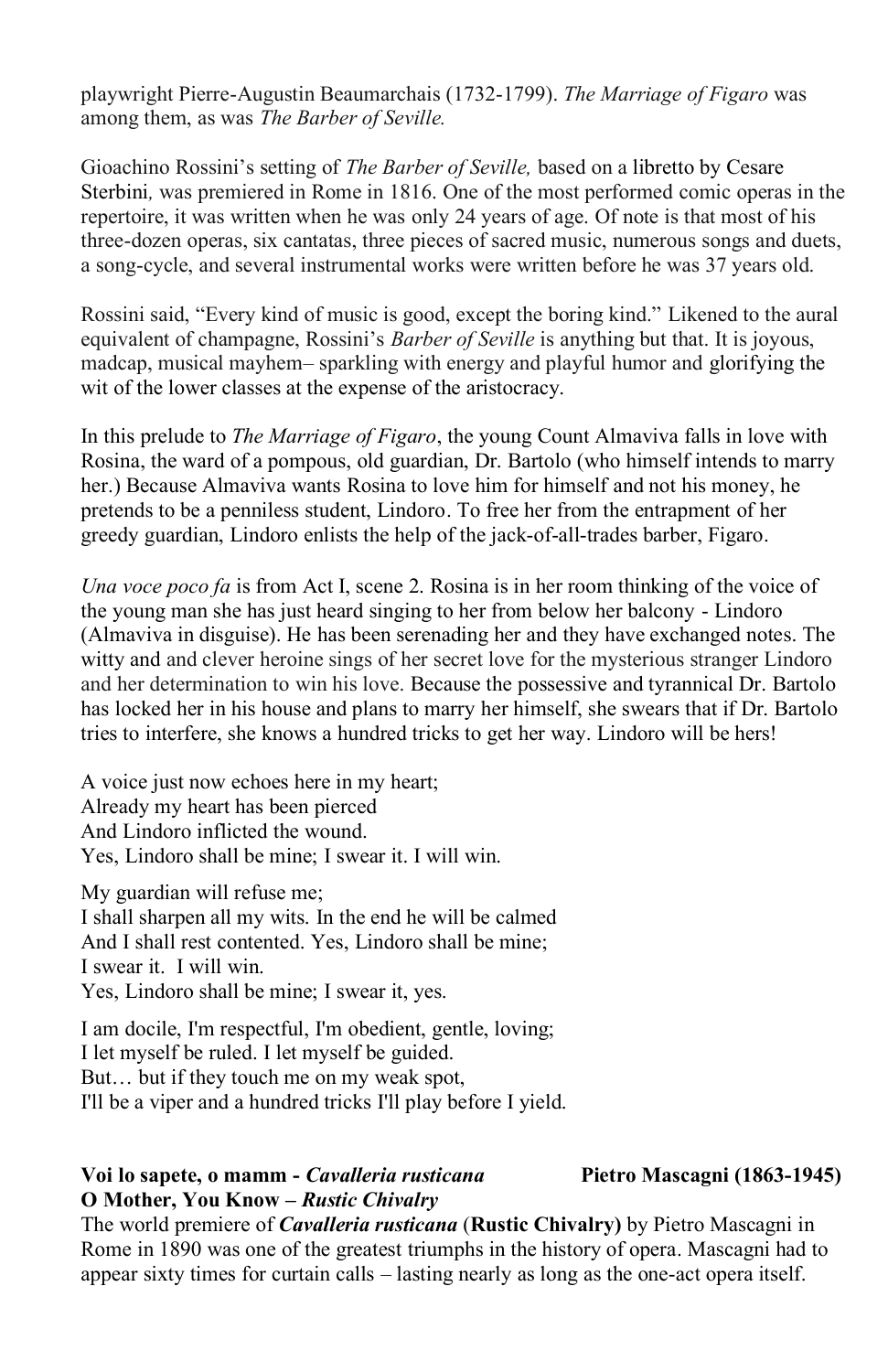Mascagni wrote it at the age of 27 as a competition entry to the libretto of Giovanni Targioni-Tozzetti and Guido Menasci. It was judged the First Prize winner, and proved to be Mascagni's first and greatest success.

 Cavalleria Rusticana is an adaptation of the short story and play by the Sicilian writer Giovanni Verga, the originator and most important writer of the *verismo*, late-19<sup>th</sup> century literary movement; *verismo* stories spotlighted common people and portrayed the dark, harsh and violent side of life in rural Sicily and Southern Italy.

 At the heart of *verismo* is excess – an excess of passion and emotion leading to a brutal murder and/or suicide with climax following climax – all with dramatic realism while into the twentieth century in Italian cinema and American operas by Samuel Barber, Carlisle Floyd and Gian Carlo Menotti – seen in the latter's aria "To This We've Come" from *The Consul*, which follows in this concert. Mascagni's first and greatest success.<br>
walleria Rusticana is an adaptation of t<br>
ovanni Verga, the originator and most<br>
erary movement; *verismo* stories spotli<br>
rsh and violent side of life in rural Sicil<br>
the heart of and/or suicide with cling<br>the everyday characters.<br>the twentieth century in It<br>explod and Gian Carlo<br>the Consul, which follow<br>the Consul, which follow<br>the Rusticana was the depicting everyday characters. While *verismo* was relatively short-lived, its style lasted

 *Cavalleria Rusticana* was the first work of the *verismo* opera genre - seething with the passion, jealousy and heartbreak that can only result from a scandalous, small-town affair. It combined realistic theater with raw emotional music to express violent passions and intense feelings. Intricacies of song form and embellished vocal lines were abandoned in favor of dramatic vocal lines. Dramatic tension was achieved with increased volume, rising pitches and wide melodic leaps and utilizing the orchestra in the role of the "narrator". Mascagni used over half a dozen leitmotifs as musical building blocks – such as in the "love" and "jealousy" leitmotivs in Santuzza's aria about betrayal and loss

and loss.<br>The plot is set in the confines of the strict Sicilian moral order with its importance of religion, ritual and a heightened sense of honor. The setting is Easter Sunday in a humble working-class community on a Roman Catholic feast day when a love triangle turns violent and deadly.

 Returning from military service, Turiddu found that his fiancée Lola had married a prosperous wagon owner and driver while he was away. As revenge, Turiddu seduces Santuzza, a young woman in the village. Lola, in her jealousy, has taken up with Turiddu again in an adulterous affair.

 Santuzza watches the fervent Easter Sunday procession emerging from the church that she cannot enter because everyone knows that she has sinned with Turiddu; she is shamed and considers herself excommunicated and damned. Turiddu's mother Mamma Lucia, who is not aware that he is having an affair with Lola, invites Santuzza into her house and asks what she knows of Turiddu's whereabouts. Santuzza tells her, with her heart breaking, that Turiddu is having an affair with Lola, who in jealousy stole him away from Santuzza.

 O mother, you know That before he went for a soldier Turiddu had sworn eternal faith to Lola. On his return, he found her married, And sought with a new love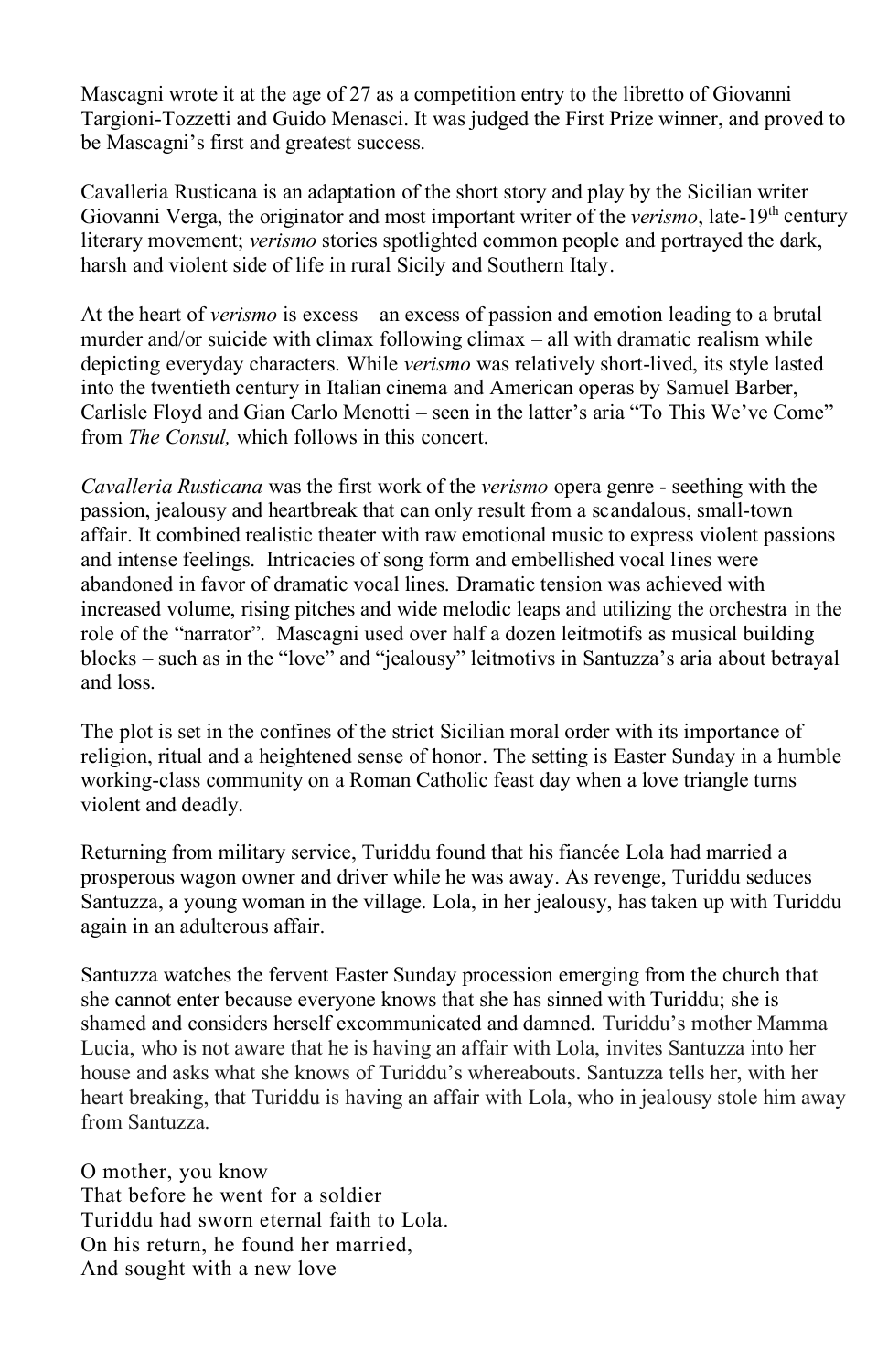To quell the flame, which burned in his heart: He loved me, I loved him.

 But she, envious of my only delight and forgetful of her husband, She stole him from me …And I am left disgraced; Lola and Turiddu are lovers, and I am left to weep. Burned with jealousy …

# **my son – The Prophet**

#### **Ah! mon fils** *(Le Prophéte)* **Ah, Giacomo Meyerbeer (1791-1864)**

 Considered Meyerbeer's greatest opera, *The Prophet* had its world premiere in Paris on April 16, 1849. While it features the richest and most complex characters of all his operas, it is not for the faint of heart. With its religious fanaticism, intolerance and mob scenes - most relevant to modern audiences, Grand Opera doesn't get much darker; in the end, everyone commits suicide or gets blown to bits in an explosion that has been compared to the conclusion of Wagner's *Gotterdammerung*.

 Set in the midst of the historic Anabaptist rebellion of 1534, as related in Voltaire's history of medieval European wars, a tailor's apprentice Jean de Leyde declares himself divinely inspired and becomes King of Münster. Librettist Eugène Scribe takes this historical background and blends it with an invented personal story about Jean and his mother Fidès that is nuanced and full of unexpected turns. Jean is not a hero, but an anti-hero. His mother, Fides, is the main character and not his lover Berthe.

 The opera opens as Jean's mother has accompanied her son's betrothed, Berthe, to get permission from the Count Oberthal for their wedding the next day. Admiring Bertha's beauty, Oberthal refuses to give permission for her to marry Jean and orders Berthe to be seized and brought to the castle for his own pleasure.

 This *droit du seigneur* - the right in medieval Europe, allowing feudal lords to have sexual relations with subordinate women on their wedding nights - was not lost to audiences of his day. Voltaire condemned it in 1762 and it was pivotal to  Beaumarchais in 1784 in *The Marriage of Figaro -* the sequel to *The Barber of Seville.* It also is the critical *mise en scène* for the entire plot of *Le Prophète.* 

 In Acts Two, Berthe has escaped from the Count's Castle and is being hidden by Jean in his Inn. When Count Oberthal arrives he threatens that if Jean doesn't hand over Berthe to him, his mother will die – whom the soldiers have captured on the way to him. As a soldier holds a battleax over his mother's head, Jean chooses his love for his mother - saving her life but letting go of the love of his life, Berthe, who leaves with Oberthal.

 As a side note, Meyerbeer's *The Prophet* was the second opera and the only remaining in the repertoire to introduce the saxophone in his orchestration of the climactic suicide of Jean's lover – Berthe.

 "Ah, my son" is sung by Fides in the second act after her son has spared her life instead of his lover Berthe, as she prays that he is protected and blessed by God.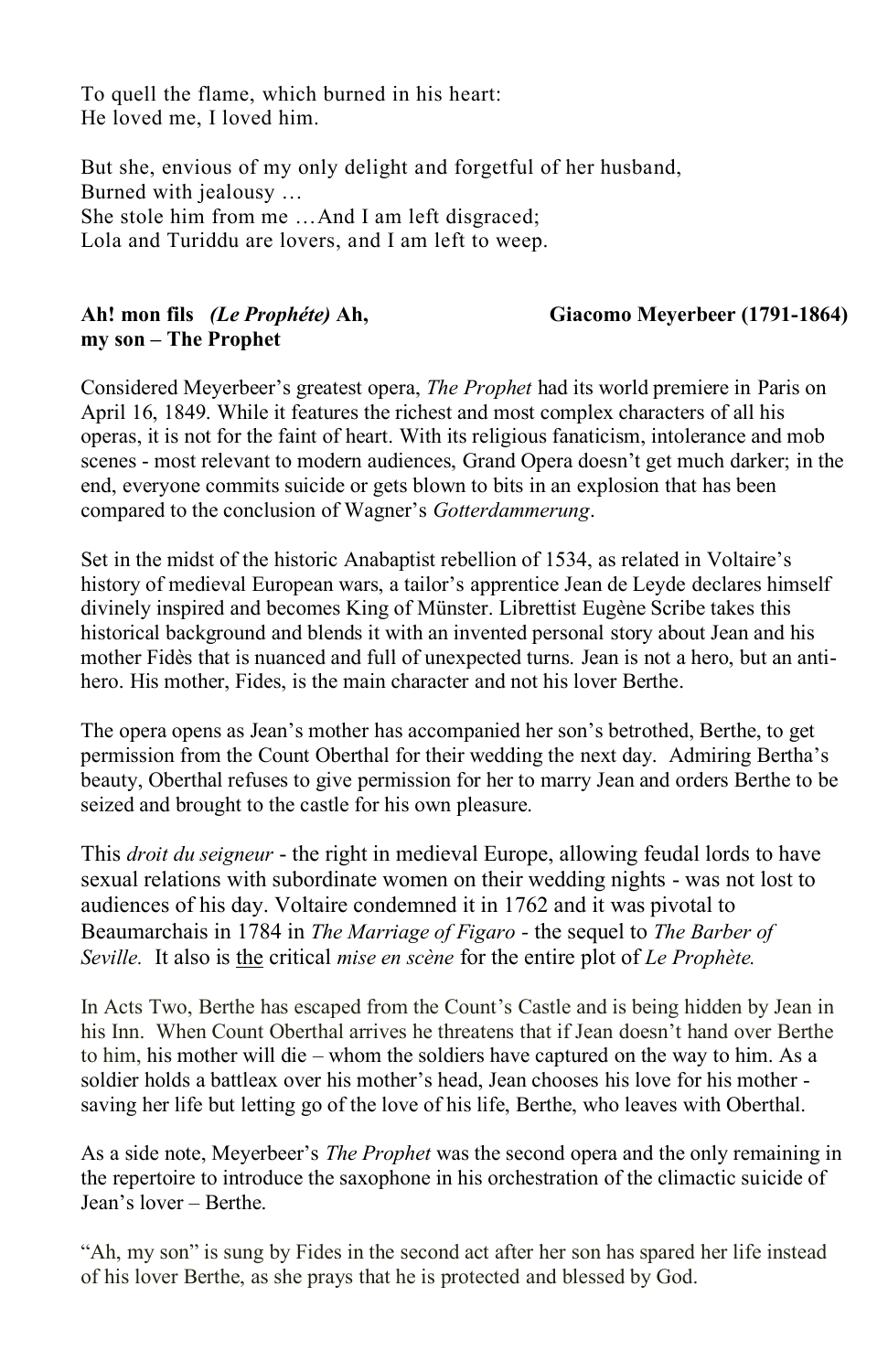Ah! my child! Ah! my child! For your poor mother did you then smother All your sweet dreams of Bertha's love?

 Ah! my child! Ah! my child! You have, alas! cast away, for thy mother, even more than life, All the hopes that had warmed your young heart. Ah! my child! Ah! my child!

 May gracious heaven receive my prayer! Angels attend thee, Spirit defend thee. My child ever blessed - ever blessed be thou! Ever blessed by God. My child! My child! Heavenly benedictions rest on you, my child!

# **Pays merveilleux… O paradis Giacomo Meyerbeer (1791-1864) Wondrous Country – O paradise** *The African Woman*

 Meyerbeer's five-act opera *L'Africaine* was the last of his works, one of his most mature and enormously successful in the 19th century with a sensational premiere attended by the Emperor [Napoleon III](https://en.wikipedia.org/wiki/Emperor_Napoleon_III) and Empress in 1865. Although the opera was performed in London, Berlin, Brussels and New York in the first year after its premier, it fell into neglect in the 20th century except for rare revivals, including one b[y Plácido Domingo.](https://en.wikipedia.org/wiki/Pl%C3%A1cido_Domingo)

 Depicting the fictional events of explorer Vasco da Gama's 1497-99 voyage to India, it mixes spectacular scenes including a ship caught in a storm with *bel canto* singing, glorious melodies, vivid characters, and a liberal humanism.

 Meyerbeer intertwines an anti-colonization message of da Gama's explorations with the *Vecchia Africana* story about a Portuguese sailor who rescues a slave girl from an African market. While the first three acts are a realistic historical drama about Vasco, the last two acts return to the myth and something more intimate. In O Paradise, Vasco da Gama sings in rapture for the New World he has discovered – and claims it for himself.

 Wondrous country, Lush garden, Radiant temple I greet you! Oh paradise rising out of the sea, the sky so blue, so clear, My eyes are delighted! Oh, you belong to me!

 Oh, new world which I shall offer - Offer to my country For us, this bright-red Countryside! For us, this Eden regained!

 Oh delightful treasures! Oh wonders, I greet you! New world, you belong to me! You must be mine, Oh beautiful land! You must be mine, be mine - For me, for me!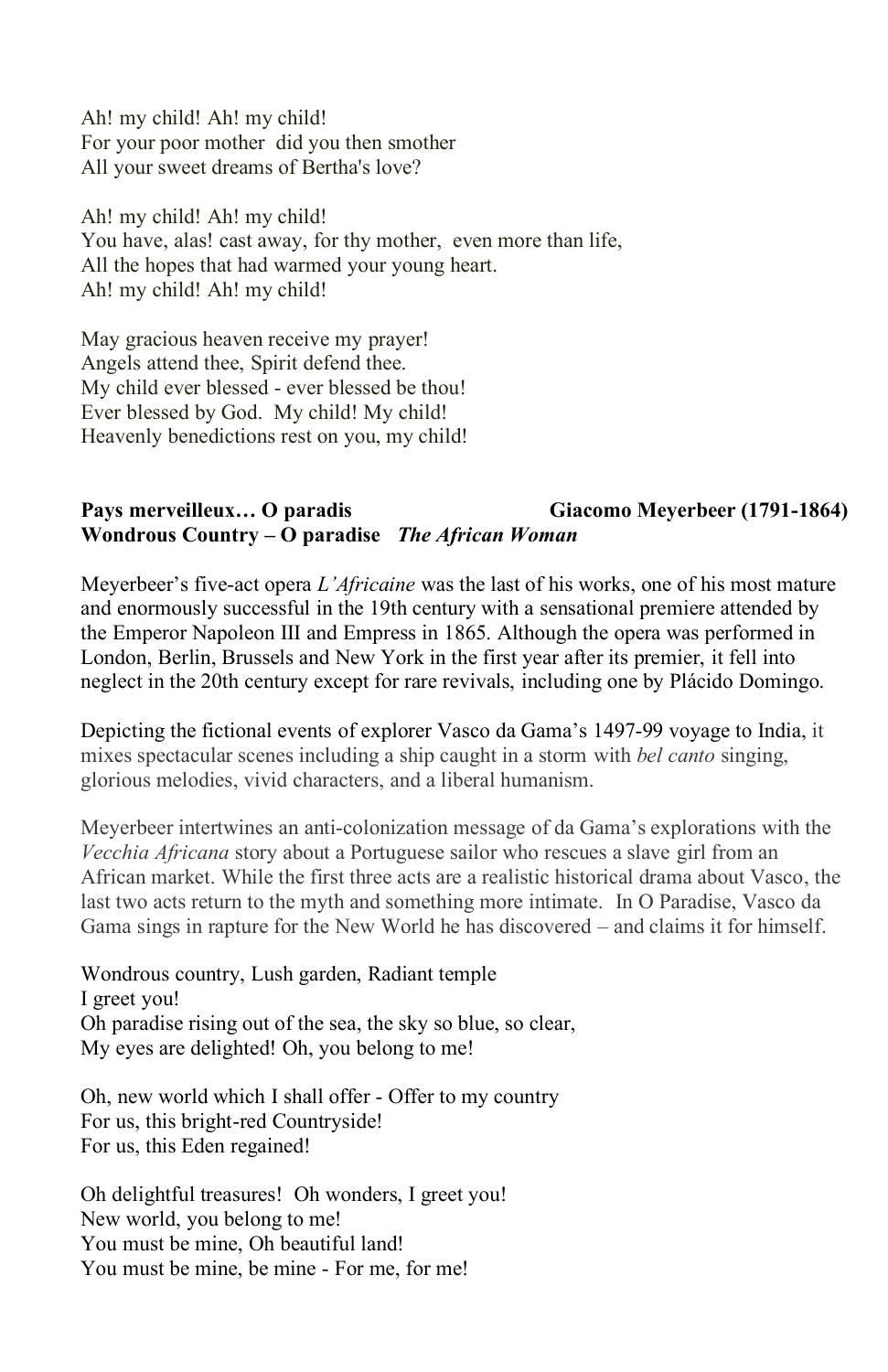# **Seguidilla Scene** *Carmen*

 Born into a musical family, Georges Bizet is reputed to have learned to read and write music by age four. His prodigious gifts as pianist, sight-reader and composer brought him to the Paris Conservatoire before he was 10 years. Winning the covered Prix de Rome in 1857, he spent a fully subsidized year in Italy. Success for a French composer when he returned to Paris, however, meant writing opera for some of the best-equipped opera houses and theatres equipped for the extravaganzas of Meyerbeer and contemporaries. **Sepurdilla Scene Georges Bizet (1838-1875)**<br>**Seguidilla Scene Georges Bizet** is reputed to have learned to read and write music by age four. Ilis prodigious gifts as pianis, is ghi-reader and composer brough himsels b

 Although Bizet desperately wanted to write successful operas, after he received acclaim for his early operettas and light opera, his career met with little success. It is said that his compositions were largely ignored because the main opera houses preferred the Grand Opera classical repertoire to works of the romantic era.

 He had put all his hopes into *Carmen,* on a libretto by Henri Meilhac and Ludovic Halévy based on the novella of the same name by Prosper Mérimée. The opera premiered in 1875, and, tragically, was a flop with savagely negative reviews. This was heart breaking to Bizet who died three months later from a combination of ill health and depression.

 If only he could have lived another year! Carmen's ascent to world-wide fame began within months. Saint-Saëns and Tchaikovsky – even Wagner begrudgingly praised it and Brahms attended over twenty performances, considering it the greatest European opera since the Franco-Prussian war. The Opéra-Comique has performed it 2,500 times.

In the First Act, Carmen, a Gypsy employed at  $s_F$  a cigarette factory in Seville, sings a song about the unpredictability of love as she flirts with Don José and throws him a flower. Don José, outraged at Carmen's behavior, keeps the flower nonetheless. When a fight erupts inside the factory, the lieutenant Zuniga sends José to retrieve those responsible, and when the corporal returns with Carmen, the Gypsy refuses to answer

Zuniga's questions. Zuniga orders José to take her to prison.<br>Left alone with him, Carmen entices José in an exquisitely s<br>*rampart de Séville*, with a rendezvous at Lillas Pastia's taver Left alone with him, Carmen entices José in an exquisitely seductive song, *Près des rampart de Séville,* with a rendezvous at Lillas Pastia's tavern where they will dance and drink Manzanilla wine. Mesmerized, he agrees to let her escape. As they leave for prison, Carmen pushes him away and runs to her freedom.

# **CARMEN**

CARMEN<br>Tralalalala, I'm keeping my secret, and keeping it well! Tralalalala, I love another, and will die saying I love him. Tralalalala.. Where are you taking me?

 To prison, and there's nothing I can do. JOSÉ

 Really, you can't do anything?CARMEN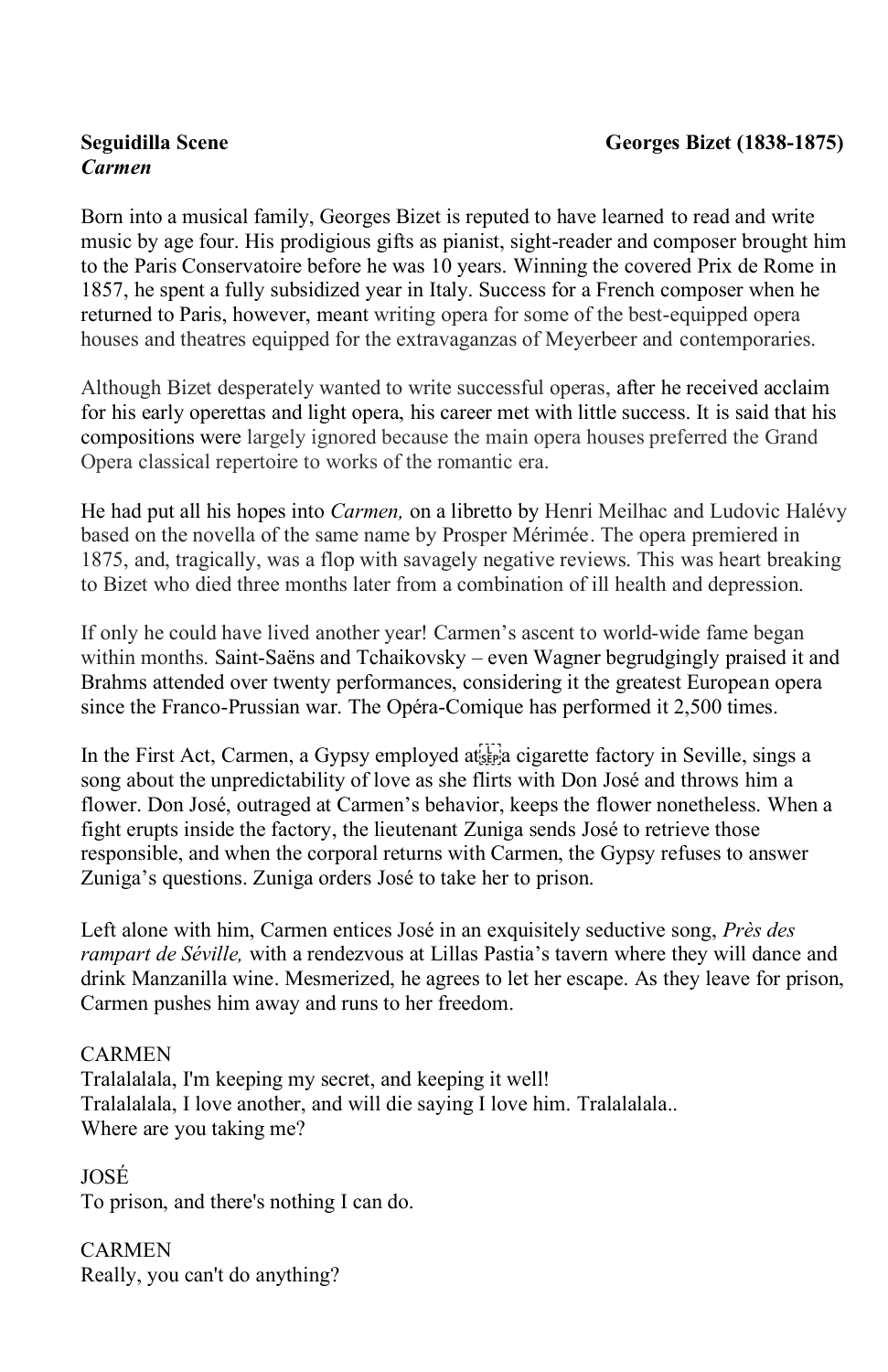#### **IOSÉ**

No, nothing! I obey my superiors.

#### CARMEN

 Very well, but I know that in spite of your superiors you'll do everything I want, and that because you love me!

# JOSÉ

I, love you?

#### CARMEN

 Yes, José! The flower I made you a present of, you know, the witch's flower - you can throw it away now. The spell is working!

#### JOSÉ

 Don't talk to me any more! You hear me? Say no more. I forbid it!

#### CARMEN

 By the ramparts of Seville, at my friend Lillas Pastia's place, I'm going to dance the seguidilla and drink manzanilla. I'm going to my friend Lillas Pastia's!

 Yes, but all alone one gets bored, And real pleasures are for two. So, to keep me company, I shall take my lover!

 My lover... he's gone to the devil: I showed him the door yesterday. My poor heart, so consolable - My heart is as free as air.

 I have suitors by the dozen, but they are not to my liking. Here we are at the weekend; Who wants to love me? I'll love him. You've come at the right moment! I have hardly time to wait, for with my new lover... Who wants my heart? It's for the taking! JOSÉ

 By the ramparts of Seville at my friend Lillas Pastia's place, I'm going to dance the seguidilla and drink manzanilla. I'm going to my friend Lillas Pastia's!

 Stop! I told you not to talk to me!JOSÉ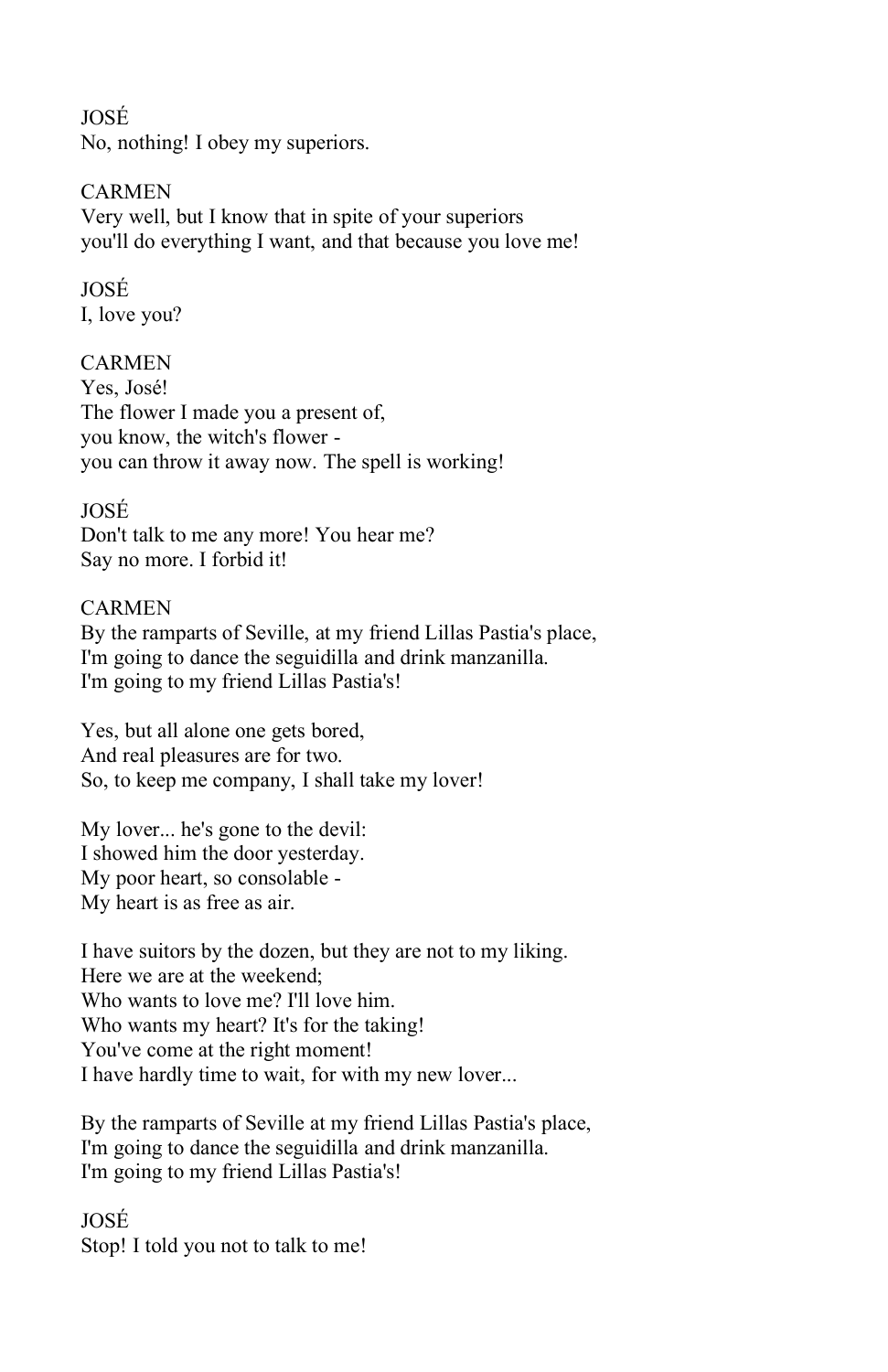#### CARMEN

 I'm not talking to you, I'm singing to myself; And I'm thinking... It's not forbidden to think! I'm thinking about a certain officer who loves me, And whom in my turn I might really love!

#### JOSÉ

Carmen!

#### CARMEN

 My officer's not a captain, not even a lieutenant, he's only a corporal; but that's enough for a gypsy girl and I'll deign to content myself with him!

#### JOSÉ

 Carmen, I'm like a drunken man, If I yield, if I give in, you'll keep your promise? Ah! If I love you. Carmen, you'll love me?

 Yes... We'll dance the seguidilla while we drink manzanilla. CARMEN

 At Lillas Pastia's...You promise! JOSÉ Carmen...You promise!

 Ah! By the ramparts of Seville, at my friend Lillas Pastia's place, I'm going to dance the seguidilla and drink manzanilla. Tra la la la la la la **CARMEN** 

**To This We've Come Gian Carlo Menotti (1911-2007)**

To This We've Come  *The Consul* 

 Composer Gian Carlo Menotti came to the United States from Italy in his teens to study at the Curtis Institute of Music. His talent was recognized immediately, and within a decade, six of his operas had been produced. The success of *The Medium* on Broadway in 1947 inspired Menotti to create another opera specifically for a Broadway audience.

 His first full-length opera, *The Consul*, which was premiered triumphantly on Broadway at the Ethel Barrymore Theatre, earned Menotti the Pulitzer Prize and New York Drama Critic's Circle Award. By the time it reached the New York City opera in 1960 it was considered one of the most important American operas of the postwar period, as it remains today.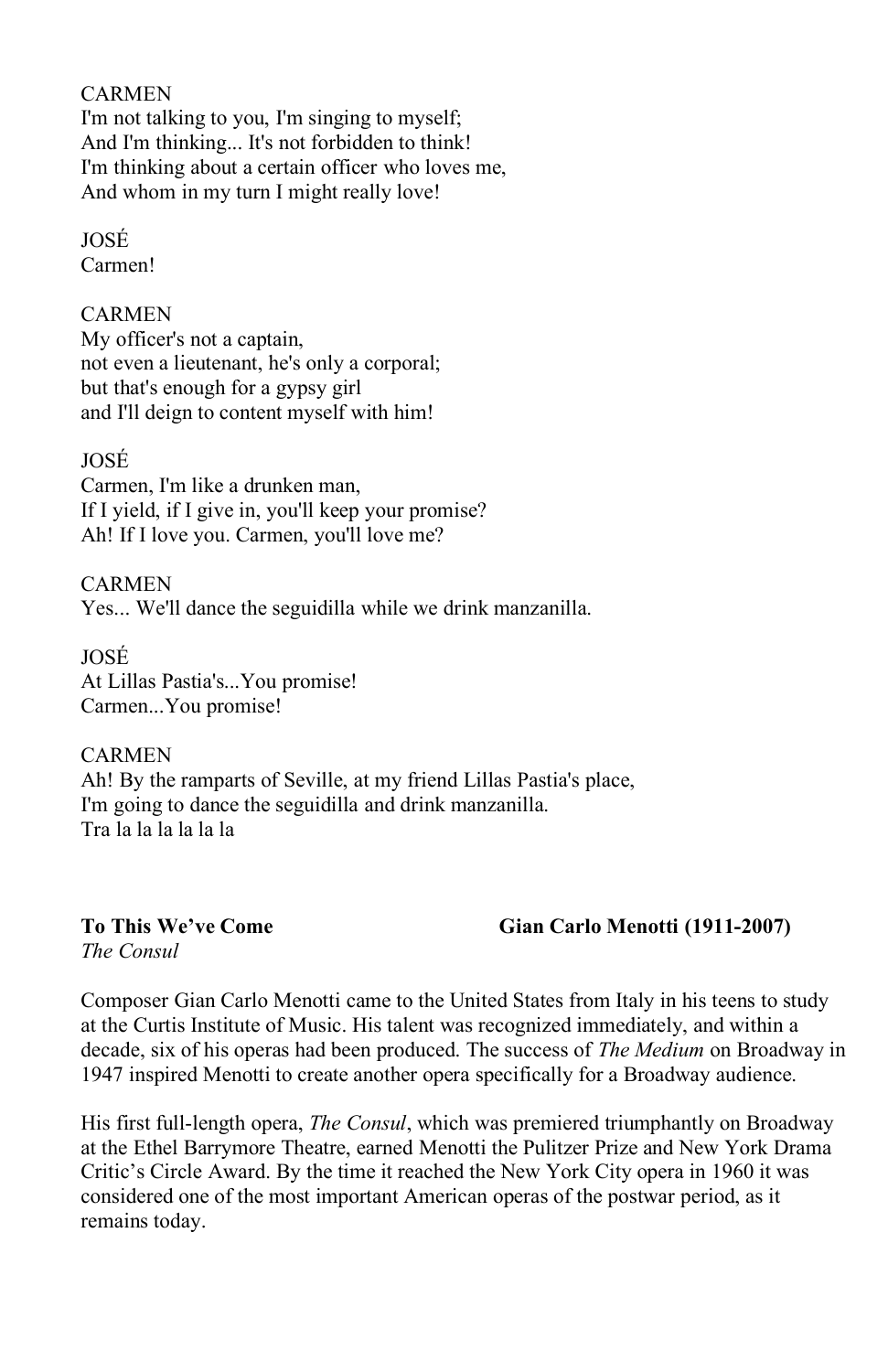Menotti was inspired to write the work after reading a New York Times article dated 12 February 1947 regarding the tragic fate of a real-life Magda Sorel, a Polish woman who was refused admission to the United States. It struck a deep personal chord with Menotti, and that emotional connection speaks through his music to his audiences. The opera, which ends tragically, communicates a powerful message regarding the plight of those suppressed by a totalitarian regime – devastatingly relevant today as hundreds of thousands around the world are protesting the vaccine passport mandates restricting their freedoms and costing them jobs if they say, "No - my body-my choice".

 In an unnamed European city, John Sorel, a freedom fighter, is being pursued by the Secret Police. After being shot in the street, he has gone into hiding and his wife, Magda, is terrified that her fugitive husband is in danger. The Police Agent, a cruel and menacing officer of the state, is constantly hounding Magda to tell him where John or any of John's friends are. Desperate for her family to be reunited and safe, Magda Sorel goes daily to the Consulate to secure the papers required for herself, her mother- in-law, and her baby in order to get a visa to leave the country and be reunited with John. Every day, she repeatedly encounters overwhelming and meaningless red tape and callous insensitivity.

 In the climax of the opera's second act, Magda, who is emotionally overwrought and desperate to see the consul, one more time is handed yet another set of papers to fill out. She explodes in her emotionally powerful aria, "To this we've come" denouncing the consulate's inhumanity. In the aria she reveals that her child is dead, that John's mother is dying, and that she now believes her life is in danger. At its conclusion, she speaks for all those oppressed, ordering the secretary to warn the consul that one day "our hearts of flame will burn your paper chains."

# **LEONARD BERNSTEIN**

 It has been said that Charles Ives and Aaron Copland were great composers, but Leonard Bernstein was by far the greatest American musician. One of the most talented composers and conductors of his generation, Bernstein was also a pianist, lecturer, television personality and author - both an intellectual 'Adonis' and great humanitarian. 'Lenny's' humor, wit and intellect delighted - and his generosity of spirit flowed endlessly and without reserve.

 "His life, itself, was his composition", wrote his protégé Michael Tilson Thomas in the New York Times in 2009 before the citywide Bernstein festival. "He stood at the center of a cultural empire with everyone looking to him as the arbiter of taste and acceptance." Both Thomas and Lenny's daughter Jamie Bernstein describe the after-concert party entourage gatherings at which he 'held court'- which I experienced myself in the years that I had the great pleasure of working closely with Leonard Bernstein at the New York Philharmonic as a senior executive managing concerts and serving as artist liaison.

 I would escort Lenny backstage and watch as he would have one last sip of scotch from his silver cup and kiss each of his Koussevitsky cuff links before going on stage. Always smoking, one night, he forgot he still had his ubiquitous cigarette in his hand as he began to walk onto the stage. I lurched toward him and whisperd, "Lenny - your cigarette." He threw it to the floor, stamping it out, came to me and kissed me on either cheek, and then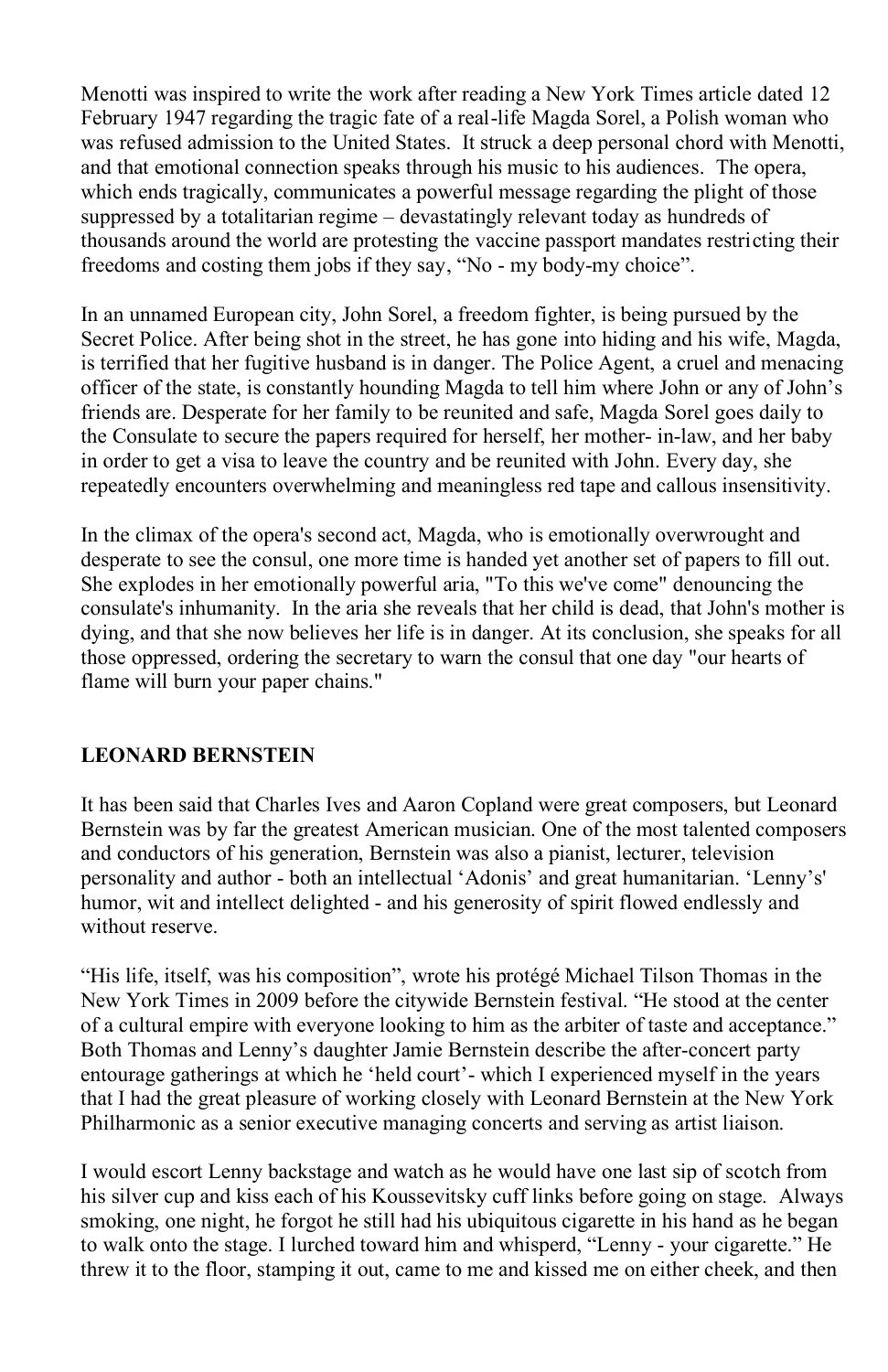again kissed each of his Koussevitsky cufflinks before walking on stage. In thanks, Lenny created for me a signed musical thank you anagram, which is a treasure.

 The Green room after concerts was filled not only his entourage but also several dozen people waiting patiently in line to greet him - including on Saturday nights two nuns well known to Lenny. He spoke to each person as if they were the only person in the world, hugging and kissing them. It would go late into the night as he drank Scotch and smoked cigarettes and played the piano and sang… As Thomas described in his Times article, "Some of his greatest performances were given at post-concert parties for audiences of a few dozen. He would settle himself at the piano and begin a sequence of killer numbers."

 After being up late Saturday nights with Lenny in the Green Room, Sunday matinees were memorable. To accommodate his always-late-arrival, I would "hold" the start of the concert, calling from the elevator phone to Charlie who was with him in the limo to see where they were, coming down Broadway from The Dakota. Lenny would swirl into the elevator in his red satin lined cape a little worse from the wear, but ready to go into the arena again. On one of the "day-after-the-night-before" matinees, I teased him, "Lenny, you missed your calling - you should have been a rock musician" - to which with great gusto he agreed and began dancing in the elevator, chanting, "Lenny the Nasty… No, Lenny, the Pernicious".

 His joy of the ridiculous and outrageous in the elevator and in the post-concert Green Room in the midst of his own physical challenges in the eighties can be seen in both the Old Lady's joyous assimilation in the midst of *Candide*'s seemingly endless tragedies and in Dinah's colorful reliving of a movie's love fantasy in *Trouble in Tahiti*' in the midst of her marital despair. Lenny certainly understood Chaplin's quote "…it is paradoxical that tragedy stimulates the spirit of ridicule… we must laugh in the face of our helplessness against the forces of nature - or go insane."

#### **Somewhere**  *West Side Story*

#### **Somewhere Leonard Bernstein (1919-1990)**

 The acclaimed musical *West Side Story* opened on Broadway in 1957 with music by Leonard Bernstein and lyrics by Stephen Sondheim; the movie version was released in 1961 and won the Academy Award for best picture. Inspired by Shakespeare's *Romeo and Juliet,* it originally was to be about the clash between Catholics and Roman Catholics on the east side of Manhattan. Responding to gang violence in Los Angeles while visiting there, Bernstein changed it to the clash of two rival gangs - Puerto Rican and Polish - battling for control of the streets in upper West Side New York City in the 1950s… the story of love forbidden by bigotry and social conditions*.* 

 Originally sung off stage in the Broadway production, in the 1961 movie version, *Somewhere* occurs after the rumble in which Tony has stabbed to death Maria's brother. Tony comes into her room through the balcony and Maria pounds against his chest but confesses that she still loves him. Tony promises to take her away from everything - so their love will survive "somehow, someday, somewhere."

#### **I am Easily Assimilated Leonard Bernstein (1919-1990)**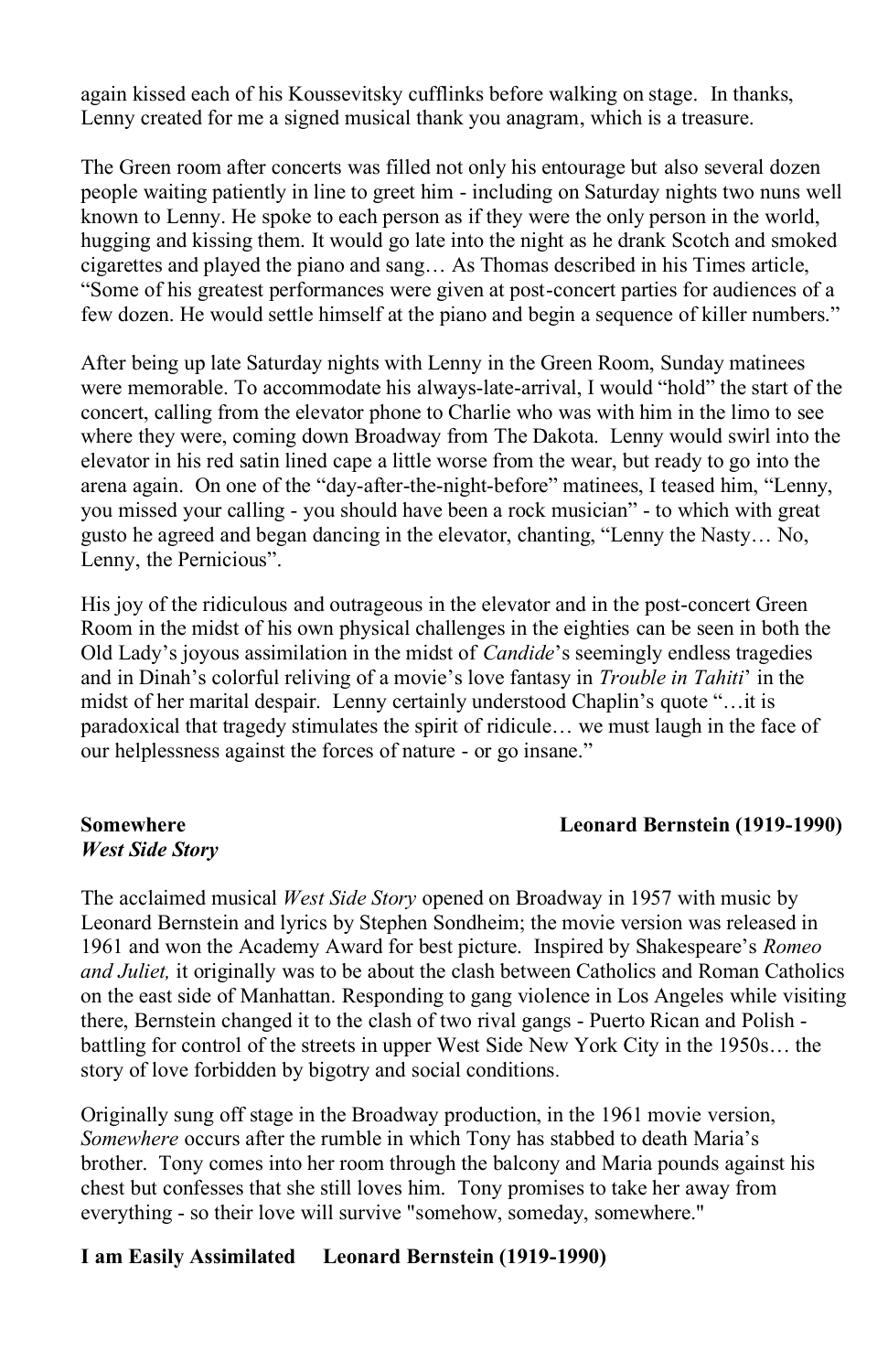#### *Candide*

 *Candide* is Bernstein at his outrageous, satirical best - questioning authority in its wildest revelation. Based on Voltaire's 1759 novel of the same name, which was banned in Switzerland and burned publicly, it is the tale of a young man grappling with the existence of evil. Denouncing the ironies and paradoxes of the 18th century philosophy of optimism, it reveals a world of wild contrasts and conquests, juxtapositioning the supposed virtues of the Inquisition with the cruelty inflicted on its victims. The Broadway musical translates this into an outrageous, fast-paced carnival.

 In 1953, Lillian Hellman initially urged Bernstein to adapt Voltaire's novel to demonstrate the sinister parallels between the Inquisition and the anti-Communist demonstrate the sinister parallels between the Inquisition and the anti-Communist "Washington Witch Trials". Her contributions, however, were removed while the show was still out of town in concern for political repercussions. Bernstein was writing *Candide* simultaneously with West Side Story. It opened on December 1, 1956 to mixed reviews and closed on February 2, 1957. Nonetheless, the original cast album was a hit and the score gained cult status. lation. Based on Voltaire's 17<br>zerland and burned publicly, i<br>zerland and burned publicly, i<br>tence of evil. Denouncing the<br>mism, it reveals a world of wil<br>osed virtues of the Inquisition<br>cical translates this into an outrr

 In the second act of this most convoluted plot, the Old Lady - who has accompanied Cunegonde to a trial by the Grand Inquisitor of none other than her childhood sweetheart, Candide - reunites them only to have Candide kill the two men accompanying her. The Old Lady insists they must flee and steals a box of jewels as they escape. When the jewels are stolen, the Old Lady - no spring chicken herself who has "seen the world" - realizes she must raise funds by seducing three old men in *I am Easily Assimilated.* 

 To Bernstein, this song also would have been a play on the association of being assimilated with the Jews coming to America, which he knew so well. According to Kirsten Fermaglich in her paper 'Too Long, Too Foreign… Too Jewish', name changing emerged "as a significant Jewish strategy for upward mobility in New York City during the years between World War I and World War II."

#### **a** Movie  *Trouble in Tahiti*

#### **What a Movie Leonard Bernstein (1919-1990)**

 Premiered in 1952 in summer performances in Massachusetts including Tanglewood and on NBC television in the fall, in *Trouble in Tahiti* Bernstein returned opera to its roots in popular culture. It was one of the first new operas to be televised, just after Menotti had  premiered his *Amahl and the Night Visitors.* 

 Bernstein sought to write an opera in an American vernacular style in both music and language - with its roots in the musical theatre: "Under no circumstances should this ever sound or look like an opera in the conventional sense of the prima donna in distress or the sound or look like an opera in the conventional sense of the prima donna in distress o<br>tenor in a heroic moment." He dedicated the work to his close friend, composer Marc Blitzstein, who had urged him towards musical theatre.

 young couple's troubled marriage as a critique of post-war America materialism. Beneath Sam and Dinah's marital discord is their profound longing for love and intimacy in aBegun while Bernstein was on his honeymoon in 1951, it presents a candid portrait of a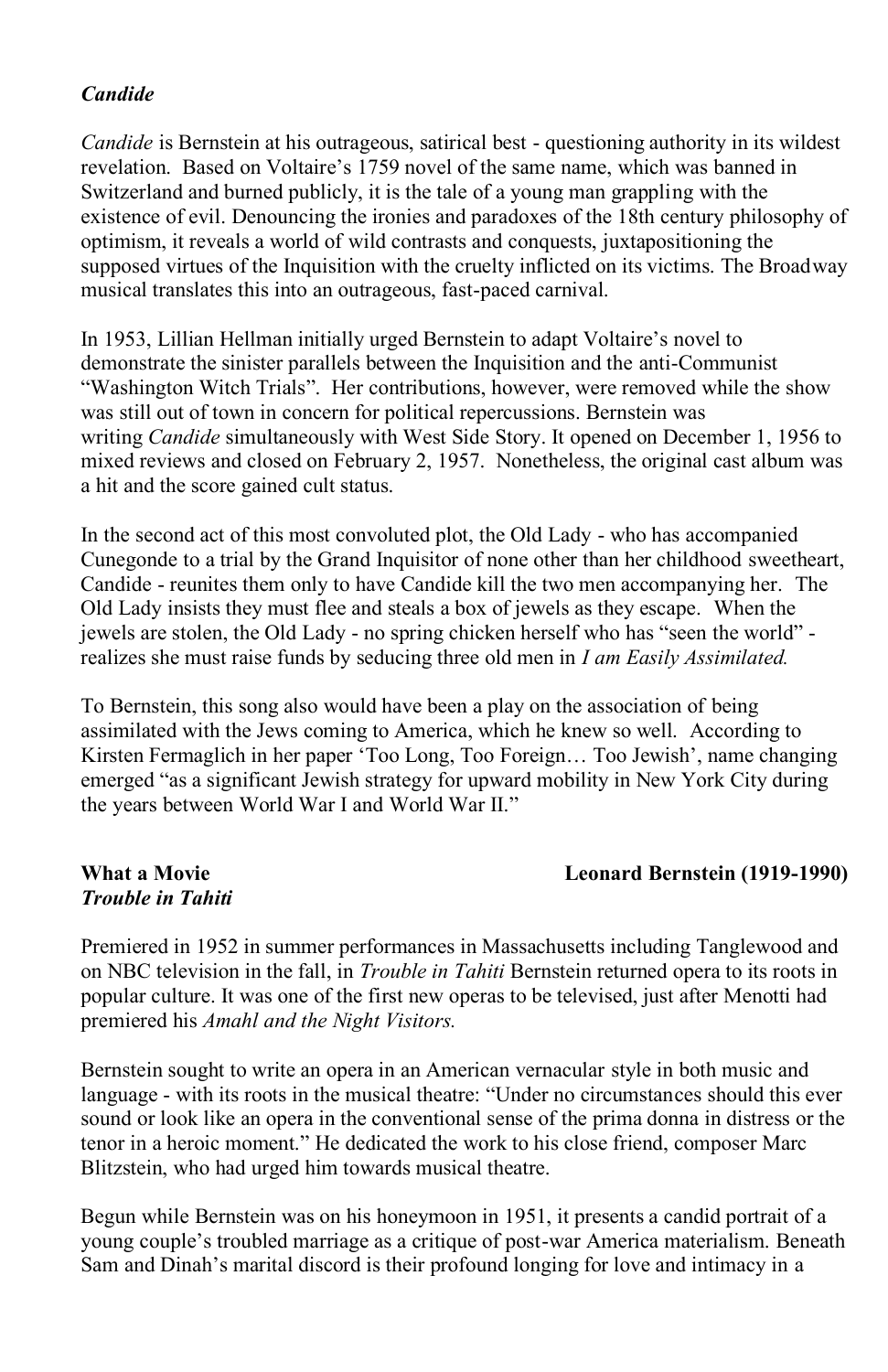post-Freudian world… worthy of many comparisons to the compromised marriage of Leonard and his Costa-Rican born wife, actress Felicia Montealegre Bernstein.

 Set as a day-in-the-life, after a squabble over breakfast, Dinah visits her psychiatrist where she reveals a dream she has had about a garden. Following her analyst appointment, she spends the afternoon in the movie theatre watching an escapist film called "Trouble in Tahiti". Loosened up from having one too many drinks while preparing her husband's supper, as if an extension of her analyst appointment, Dinah indulges in a day-dream. While first dismissing the movie as sentimental drivel, she recounts the story, becoming each of the characters. She remembers its theme song, "Island Magic" and lives in vivid color this escapist fantasy of love. Suddenly, when she becomes self-conscious, she stops herself and continues to prepare Sam's dinner.

# **STEPHEN SONDHEIM**

 While Bernstein challenged the definition of opera, moving it toward musical theatre, Sondheim innovated, challenged and stretched the boundaries of the American musical theatre – exploring issues of contemporary life with brilliant wordplay while exploring the human condition in significant ways.

 Sondheim and Bernstein worked together on both *Candide* and *West Side Story*, complementing each other despite being almost exact opposite personalities. Sondheim was introverted and reserved and Bernstein was extroverted and outgoing. Sondheim's musical experience added to Bernstein's comfort in working with him. Sondheim's "less is more" approach countered Bernstein's "more is better". They became true friends.

 On the night of the Broadway premier, Sondheim wrote to Lenny, that *"*means much more to me than a first show, more even than the privilege of collaborating with you and Arthur [Laurents] and Jerry [Robbins]. It marks the beginning of what I hope will be a long and enduring friendship. Friendship is a thing I give or receive rarely, but for what it's worth, I want you to know you have it from me always.*"*

# In Buddy's Eyes (Company)

# **Stephen Sondheim** (1930-2021)

 "All things beautiful must die," we are told in an especially poignant lyric from *Follies* - about not just dreams deferred but dreams permanently dashed. In the 70's, Sondheim wasn't interested in glorifying the American dream. If anything he was shattering it, defying what musicals had done and no longer affirming positive values where virtue wins over evil and loving wins out over all.

 With music and lyrics by Sondheim and a book by James Goldman, Follies is the story of a reunion of past performers of the "Weismann's Follies" (based on the Ziegfeld Follies) a musical revue in a crumbling Broadway theater which is scheduled for demolition. While another composer might have looked for the sentimental moments, Sondheim forces his two older couples to look back on their lives, to see the mistakes and to feel their pain. The story focuses on two showgirls, former roommates, and their husbands -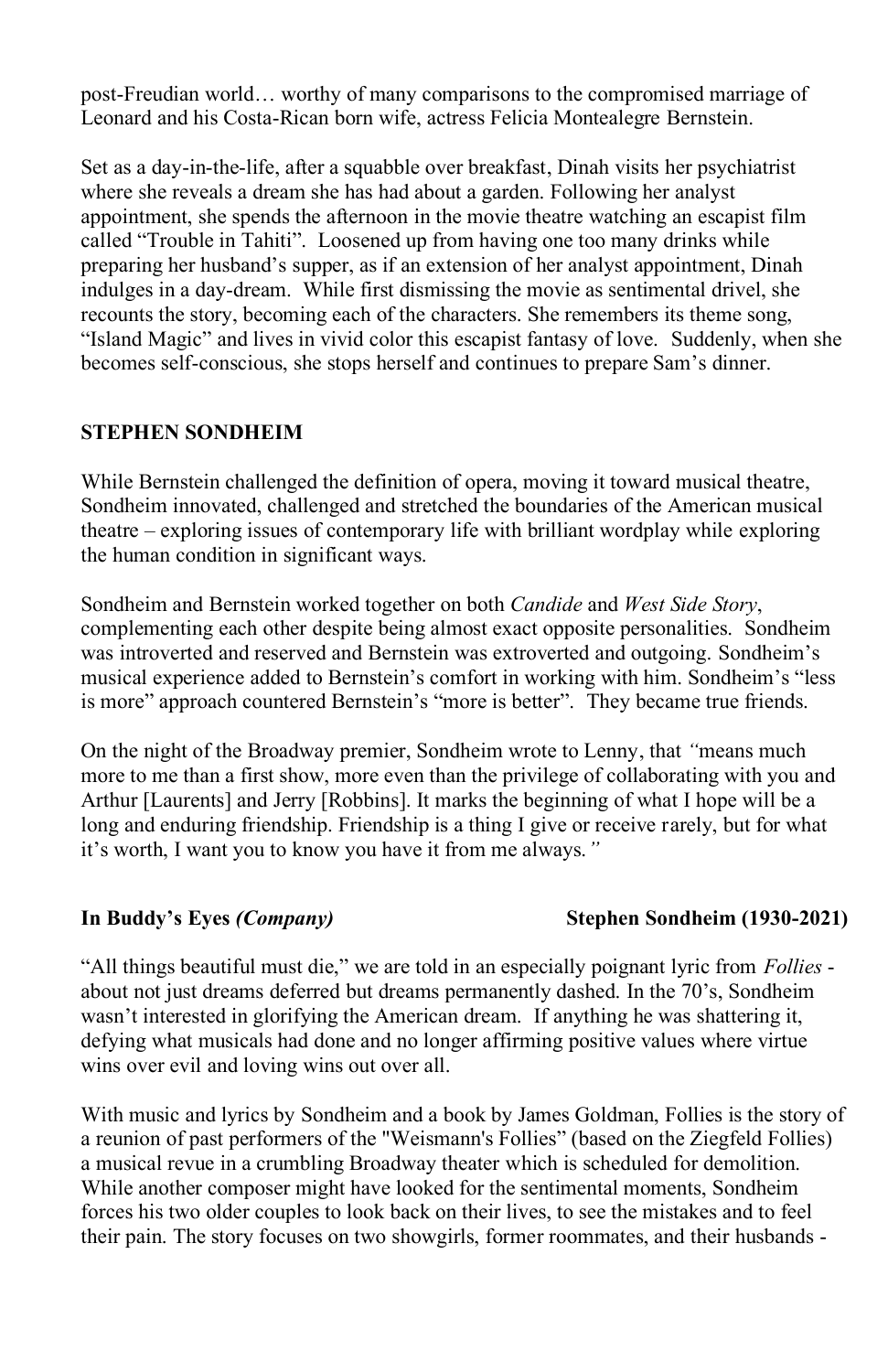Plummer and Benjamin and Phyllis Rogers Stone deeply unhappy with their marriages.

 *In Buddy's Eyes,* Sally Plummer is still as much in love with Ben Durant as she was years ago during the Follies, when he was playing around with her, but gave a ring to the sophisticated Phyllis. Sally tells Ben how her days have been spent with Buddy, trying to convince him (and herself) that Buddy loves her (despite the fact that he has been having an affair with a girl on the road.)

# **Could I Leave You** *Company*

 Phyllis feels abandoned. Midway through the reunion, Phyllis confronts her husband telling him that their marriage cannot continue as it has been - to which Ben responds by asking her for a divorce. Phyllis insists this is because of his love for Sally, which Ben denies. But he still wants her gone. The quote 'Hell hath no fury like a woman scorned'  finds new meaning in *Could I Leave You,* as Phyllis considers whether she should grant him his request. *Eyes,* Sally Plummer is still a<br>the Follies, when he was played Phyllis. Sally tells Ben how<br>im (and herself) that Buddy lo<br>tih a girl on the road.)<br>**eave You**<br>power career, Ben Durant has<br>ls abandoned. Midway through<br>tha with a girl o<br>Leave You<br>y<br>gh-power can<br>eels abandon<br>im that their In his high-power career, Ben Durant has been completely self-absorbed and his wife

# *Into the Woods*

# **Children Will Listen Stephen Sondheim (1930-2021)**

**Stephen Sondheim** (1930-2021)

 In the fairy-tale musical written by the award-winning team of James Lapine and Stephen Sondheim, Cinderella and her company of fairy tale friends travel into the dark, enchanted, but terrifying woods where they discover who they are and how they might grow up and overcome the aching fear of being alone. While topically difficult, with an ensemble cast with rewarding roles, beautiful music, a compelling and engaging story and feel-good ending, it is one of Sondheim's most frequently performed works. I was grateful to perform the Witch in the Barrow Civic Theatre's 2016 production. **Buddy and Sally Durant Plummer and Benjamin and Phyllis Rogers Stone who are<br>Buddy and Sally Durant Plummer is still as much in love with Ben Durant as she was<br>payed other political, when he was playing around with her, b** 

 In Frank Rich's anything but rave review, he perfectly describes the second act plot that grateful to perform the Witch in the Barrow Civic Theatre's 2016 production.<br>In Frank Rich's anything but rave review, he perfectly describes the second act plot that<br>precedes "Children Will Listen": "Everyone is jolted in to cope with the pubescent traumas symbolized by beanstalks and carnivorous wolves but with such adult catastrophes as unrequited passion, moral cowardice, smashed marriages and the deaths of loved ones."

 character in the First Act as an add-on to one the "Midnights". When it was cut, Children Will Listen was interpolated into the finale and sung by the Witch, providing the moral to the show and something rare in Sondheim - a message to those who hear to be better parents and better people. deaths of loved ones."<br>mply beautiful song, Children Will Lis<br>er in the First Act as an add-on to one This simply beautiful song, Children Will Listen, was written originally for another

# *Sunday in the Park with George*

# **Sunday Stephen Sondheim (1930-2021)**

 The winner of the 1985 Pulitzer Prize for drama, *Sunday in the Park with George* is perhaps Sondheim's most acclaimed score. Based on the story of the artist Georges Seurat, Sondheim credits the *avant-garde* composer Milton Babbitt with whom he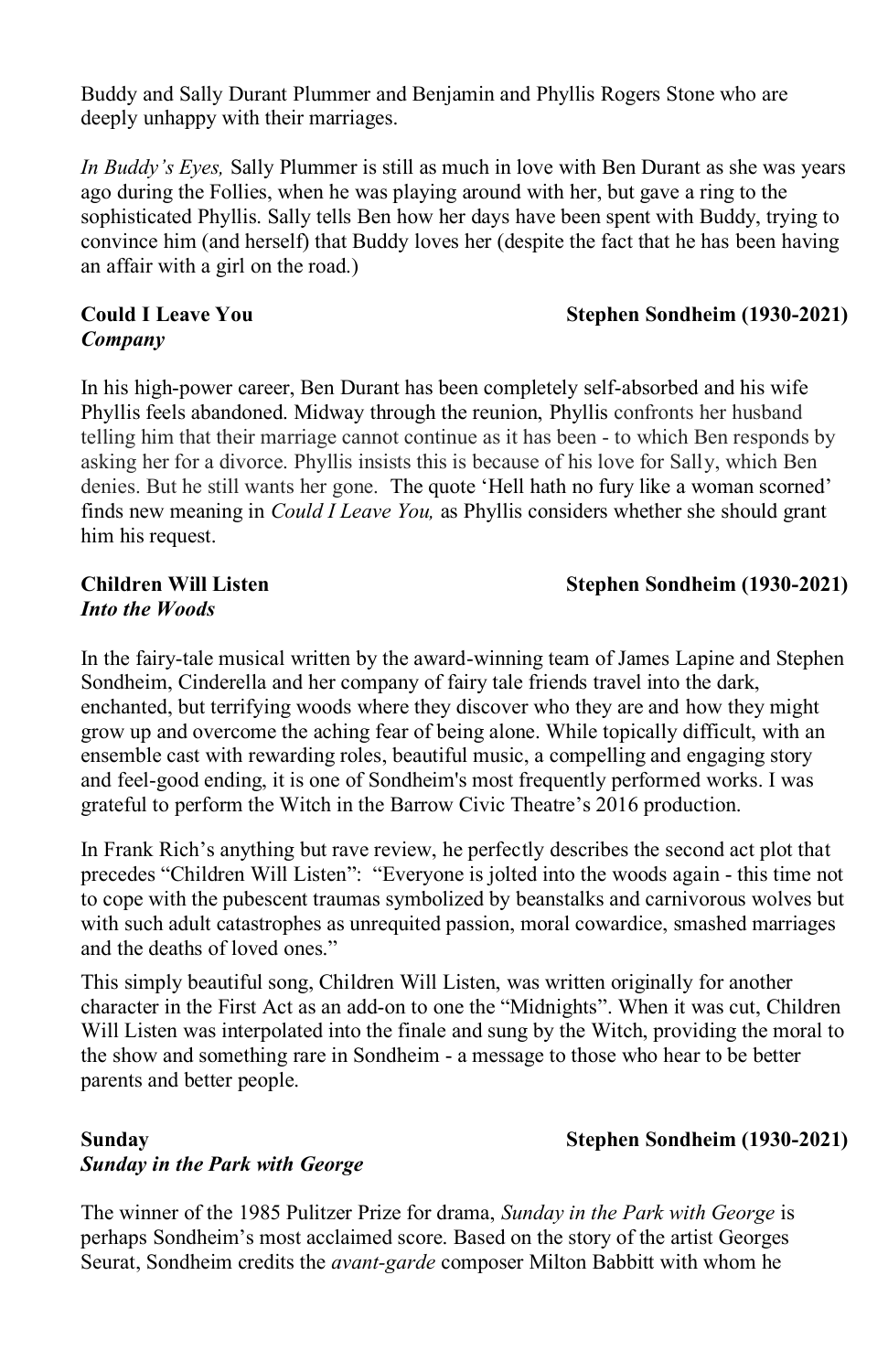studied for his "architectonic" methodology in combining a first act about the people in Seurat's painting of *A Sunday Afternoon on the Island of Grande Jatte* with a second act about his great-grandson (also named George), a cynical and conflicted contemporary artist creating redundant light installations. Seurat's pointillism and mixing pure colors that only the eye could put together inspired Sondheim's choice and combination of keys in the score as a way to evoke emotion in the listener.

 *Sunday in the Park* looks inside the process of making art with a significant peek inside the mind of someone who is wrestling with their own genius. The show moves from 19th century France to 1980's Chicago, exploring the reasoning behind an artist's single-minded fixation with his creation. George's role, as an observer, lets everyone else see

the world differently and "move on" through empowerment.<br>At the conclusion of the play's First Act, as the actors walk t<br>trees. "forever", it is clear this will not be just another aftern At the conclusion of the play's First Act, as the actors walk through the shadows, toward trees, "forever", it is clear this will not be just another afternoon. The same three chords that opened the song finally move from dissonance to one glorious, final harmonious chord. After Sondheim's untimely passing in November, 2021, just days before the premier of his movie version of *West Side Story,* a group of Broadway actors gathered in Times Square on a Sunday afternoon to perform "Sunday", commemorating that Stephen Sondheim's music and creations will live forever in us.

 Of this work, Sondheim wrote, "Once during the writing of each show, I cry at a notion, a word, a chord, a melodic idea, an accompaniment figure... In this show, it was the word 'forever' in 'Sunday.' I was suddenly moved by the contemplation of what these people a great painting. I still cry when I think about it…" forever' in<br>vould have<br>great paint would have thought if they'd know they were being immortalized, and in a major way, in

#### **BIOGRAPHIES**

 "finding both lush lines and dramatic intensity… commanding the stage". (*TribLive)* Hailed for her "masterful" and "heartfelt vocalism", **mezzo-soprano Katherine "Kathy" Soroka** is known for connecting with audiences as a singer-actress. An accomplished pianist and seasoned actress and comedian, she creates characters and song interpretations that are brimming with life, pathos and humor. Her world premiere performance of David Stock's *Songs of Solomon* with the Pittsburgh New Music Ensemble was acclaimed for

Allegheny RiverStone Center for the Arts. Museum in Pittsburgh "*Music for Exhibitions* concert" with Chatham Baroque in conjunction  with "*From Michelangelo to Annibale Carraci, A Century of Italian Drawings From the*  A winner of the Pittsburgh Concert Society Auditions, Katherine has performed for the Frick *Prado"* and performed recitals in numerous New York City venues, at Allegheny College with pianist Alec Chien, with pianist Nathan Carterette in Pittsburgh and at Mercyhurst and for the

 ensemble, Continuum and has sung world premieres of David Stock's *Rumi Sings of Love* at  *Be The Food* concert series. A proponent of singing living composer's works, Katherine performed Betty Oliviero's *Juego de Siempre* in New York City with Joel Sachs and the internationally acclaimed new music Duquesne University and Judith Shatin's *Grave Music* at Aspen Music Festival as well as works by Chinery Ung and Noah Zahler, among others. She recently performed David Stock's *Three Yiddish Songs* with a quartet of Pittsburgh Symphony members in the *If Music*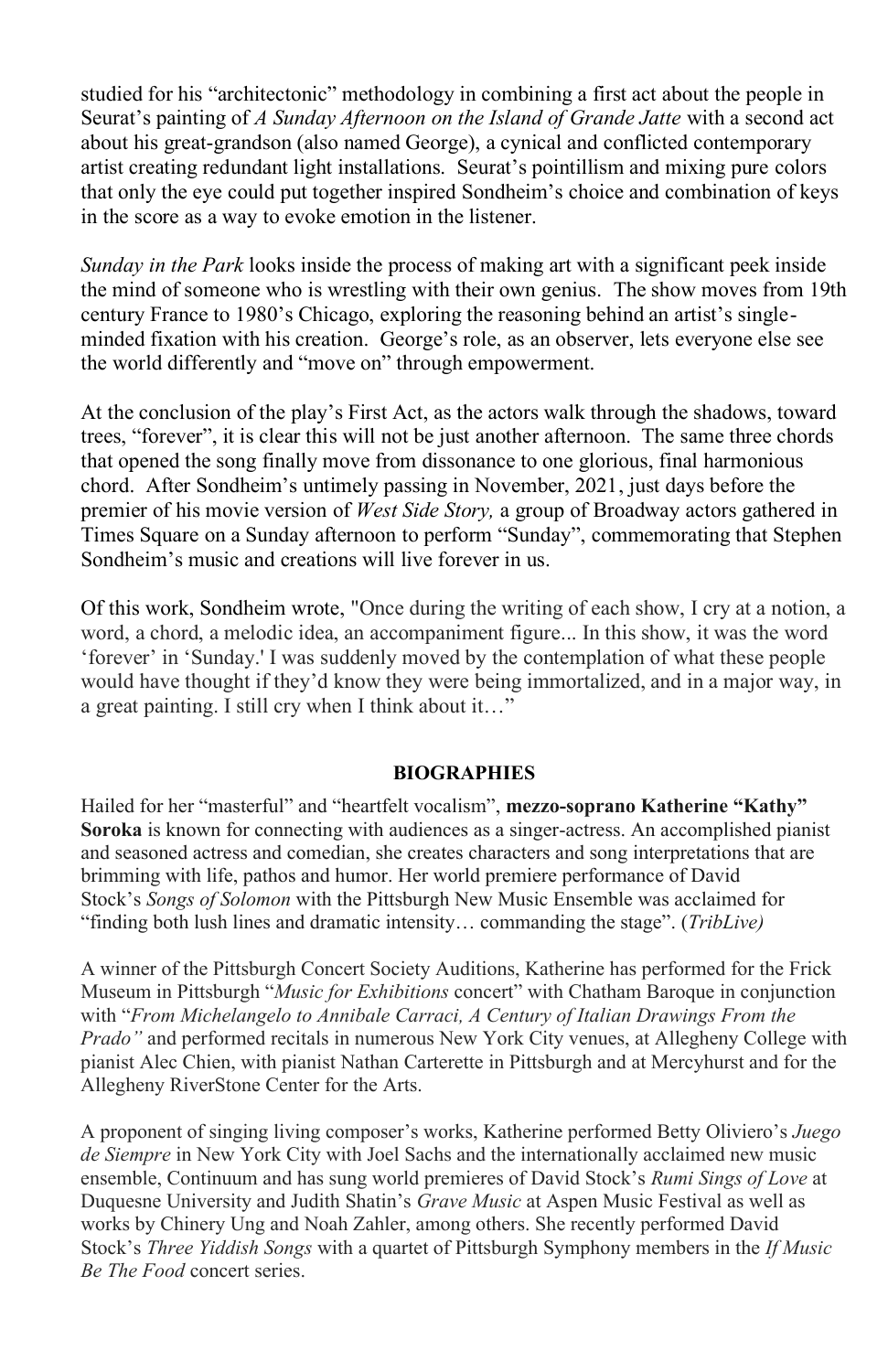Performances with orchestra include Samuel Barber's *Knoxville: Summer of 1915* with the  Knoxville Symphony Orchestra; Mahler's *Lieder eines fahrenden Gesellen; Bernstein's* educational Tiny Tots and Schooltime concerts with the Pittsburgh Symphony Orchestra. *Jeremiah Symphony* and David Stock's *Three Yiddish Songs* with the Edgewood Symphony; and Copland's *Old American Songs* with the Pittsburgh Civic Orchestra. She has narrated

 Early operatic roles in NYC were Dido in *Dido and Aeneasi* at Columbia University, Romeo Recent operatic roles included Ulrica in *Un ballo in maschera* and Klytaemnestra  in *I Capuleti et i Montecchi*, for the Opera Ensemble and Cherubino in *Le Nozze di Figaro* for in *Elektra* with Chatham Concert Opera – appearing in both with tenor Robert Frankenberry; Dinah in *Trouble in Tahiti* with Aria412; and Baba in *The Medium* at Mercyhurst University. the Brooklyn Opera Company, before assuming a senior executive position at the New York Philharmonic, and leaving behind operatic performing to continue singing recitals and contemporary music in New York City.

 Musical theatre roles include Jenny in *Company* at the Pittsburgh Playhouse, the Witch in *Into the Woods* with the Barrow Civic Theatre, and Vera in *Pal Joey* at the Colonial Theatre*.* In NYC, she's appeared in daytime soap operas, film and national TV commercials and performed cabaret shows at Panache and Don't Tell Mama and the McKeesport Symphony. And with Aria412 in Pittsburgh performing musical theatre, jazz favorites and comedic songs.

 as Executive Director of the Grand Teton Music Festival in Jackson Hole, WY; and on the faculty and administration of Manhattan School of Music developing the nationally-acclaimed Her first career was "backstage" managing concerts and directing programs in some of the country's major arts organizations: In the senior management of the New York Philharmonic; Orchestral Performance Masters Degree Program and founding the innovative MUSIC IN ACTION: An Educational and Community ArtReach Program.

  choreographer/producer John DeLuca with whom she both appeared in *Pal Joey* in regional Music Festival, AIMS in Graz, Austria and with the North Carolina School of the Arts touring Italy. Acting study in NYC included work at the HB Studio, Actor's Institute and with A magna cum laude graduate of Barnard College, Columbia University, Katherine studied voice in New York City with private teachers including Jennie Tourel, Olga Ryss, Doris Jung, Elaine Bonazzi, Ed Dixon, Dr. Michael Warren and Louisa Jonason; as well as at Aspen renowned Actors Studio member Marilyn Fried, also coaching with Broadway actor and film summer stock and was directed in *Company.*

 Currently Katherine is a voice instructor and vocal accompanist on the faculty of Mercyhurst University. She also maintains a private voice studio in Pittsburgh and Foxburg and teaches cyber lessons to students across the country. Married to former Pittsburgh Symphony Principal Percussionist John Soroka, Katherine is a Board member of Allegheny RiverStone Center for the Arts in Foxburg, PA where they now reside with their Hungarian Viszla, Plato.

 **Robert Frankenberry** enjoys a multi-faceted relationship with music as a singer, pianist, conductor, orchestrator, director, and even occasionally as a composer.

 night church services before beginning formal piano studies at the age of 12; he soon was piano and organ by ear, and his mother was a singer, trumpet player, and choir director. Robert playing choir rehearsals, accompanying singers and performing in the finals of the MN State Growing up in a musical household, his father was an evangelical minister who played the taught himself the fundamentals of piano and began accompanying hymns during Sunday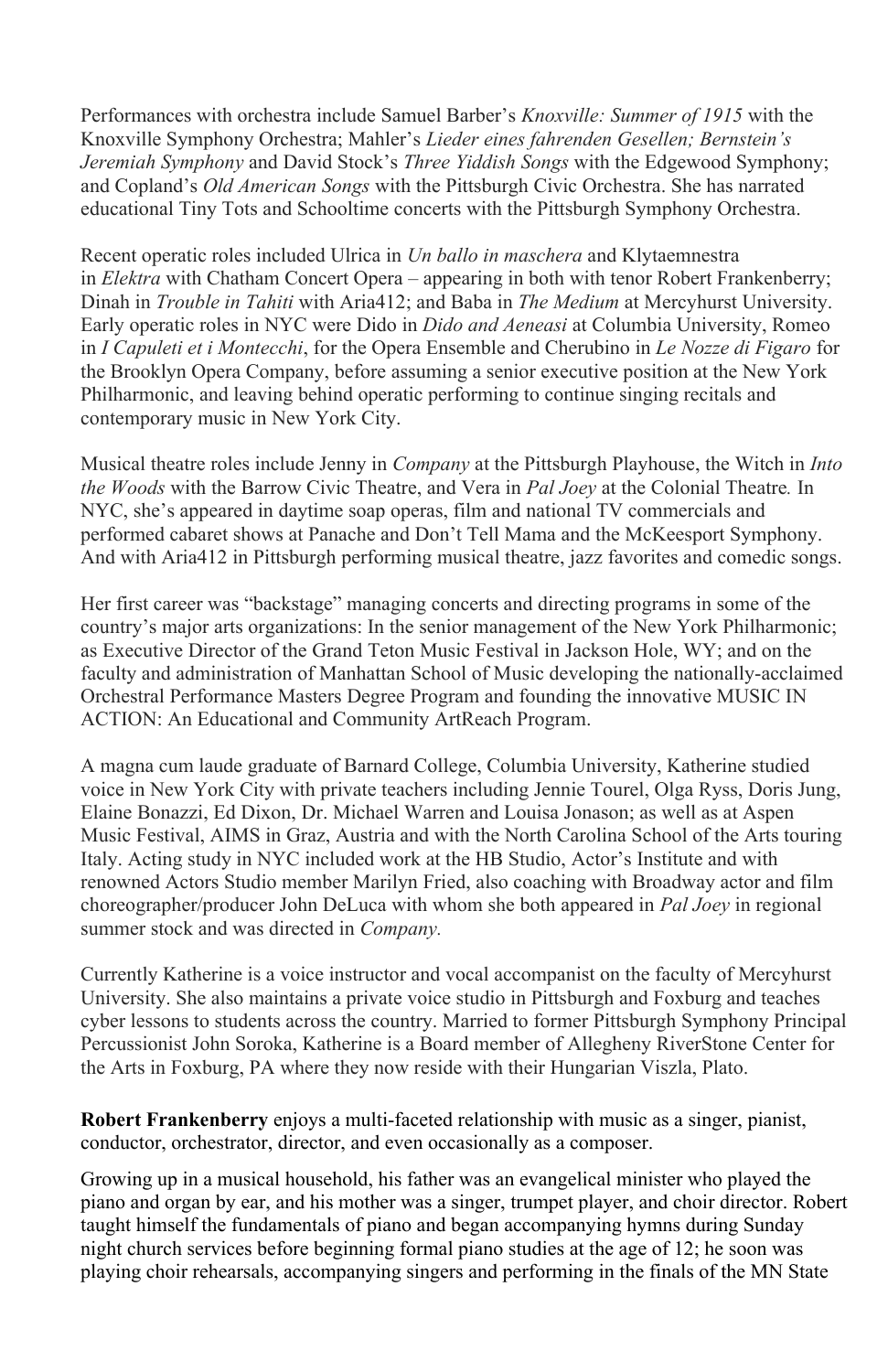Fair talent contest Rachmaninoff's Prelude in C Sharp minor. When his family moved to North East, PA, he began studying with pianist Sam Rotman, who also served as the head of the Mercyhurst D'Angelo School of Music. In high school, equipped with a bassoon and a  took his first voice lessons and coached his first operas in Italian—*Cosi fan tutte, L'elisir*  starting off a lifetime of opera conducting. fingering chart, Robert traveled to Mercyhurst twice a week to play in the wind ensemble directed by Bob Dolwick. It was only natural for Robert to pursue undergraduate studies at Mercyhurst University, where he studied piano, accompanied singers, played the bassoon, *d'amore, and Suor Angelica*; he also served as assistant conductor to Maestro Walter Hendl,

 On stage, Robert has performed a wide range of roles including Mozart (*Amadeus*), John  Adams (*1776*), Bacchus (*Ariadne auf Naxos*), the tile roles in *Don Carlo, The Tales of Hoffmann, Faust,* and *Willy Wonka,* and Orson Welles in Daron Hagen's international award- composers with such groups as Pittsburgh's IonSound and AnimeBOP: New York City's The winning film-opera *Orson Rehearsed.* At the piano, he regularly performs works by living Phoenix Players and PRISM Players; and multi-city entelechron and Chrysalis Duo.

He has served on the coaching/accompanying staff at Seton Hill, Duquesne, Carnegie Mellon, and Point Park; the voice faculty at Mercyhurst (where he also acted as bassoon instructor and directed the orchestra) and Point Park; and the Theatre Arts faculty at the University of Pittsburgh, where he provided vocal direction for Pitt Stages' productions of *Nine*, *Peter & The Starcatcher*, and *A Midsummer Night's Dream*; musical direction for *Hair* and *Little Shop of Horrors*; and direction for *The 25th Annual Putnam County Spelling Bee* and *Parade*.

 From 2018 to 2020, Robert served as visiting Music Director for the University of North  *Vixen, Don Giovanni, Regina, Gianni Schicchi,* and *Le Testament de la Tante Caroline.* He  also developed the script and created musical arrangements for *If I Loved You*, the first ever Texas opera program, during which time he conducted productions of *The Cunning Little*  officially sanctioned original dramatic revue using songs of Rogers and Hammerstein.

 Robert was significantly involved with Pittsburgh Festival Opera from 2000 - 2021 in various capacities, including Artistic Administrator, Music Director, and Director of the Hans and Leslie Fleischner Young Artist Program, involved in the creative development, orchestration, and musical direction of: *The Tales of Hoffmann – Retold; Carmen* (black box adaptation with his own folk band orchestration)*; Orpheus & Eurydice* (both Gluck and Gordon); *Shining Brow* (Fallingwater version); reduced orchestration for *Die Schweigsame Frau*; *Night Caps*  (also contributing as a composer); *Night Caps International;* Roger Zahab's *Happy Hour;*  Gilda Lyons '*A New Kind of Fallout;* Dwayne Fulton's *A Gathering of Sons;* the world- *Walls);* a film adaptation of Pauline Viardot's *Cendrillon* (including full programming of his premiere live-performance adaptations of *Mr. Rogers' Operas; OWOW (Opera Without* own orchestration)*;* and a complete on-location film of Mark Adamo's *Lysistrata*.

 Other recent projects include the role of Verdi in the remote project *Verdi by Vegetables* for Resonance Works | Pittsburgh; an 18 player orchestration of *L'Enfant et les sortilèges* for Carnegie Mellon Opera; streaming performance for Music on the Edge of David Del Tredici's  *MONSTERS, Part II: Scylla and Charybdis* for narrating pianist; and premieres of works by Aaron Wyanski and David Mahler with violinist Roger Zahab.

 This Spring, he will sing the role of Cory in Daron Hagen's filmopera *9/10,* and in July the role of Thaddeus von Brakel in the premiere of Julia Werntz's *The Strange Child* with various streaming platforms. Robert is currently serving as Interim Concert and Kamratōn and Quince Ensemble. He can be heard singing and playing on the Naxos, Albany, New World Records, Roven Records, New Dynamic Records, and Innova labels, as well as Communications Coordinator for the Department of Music at the University of Pittsburgh.